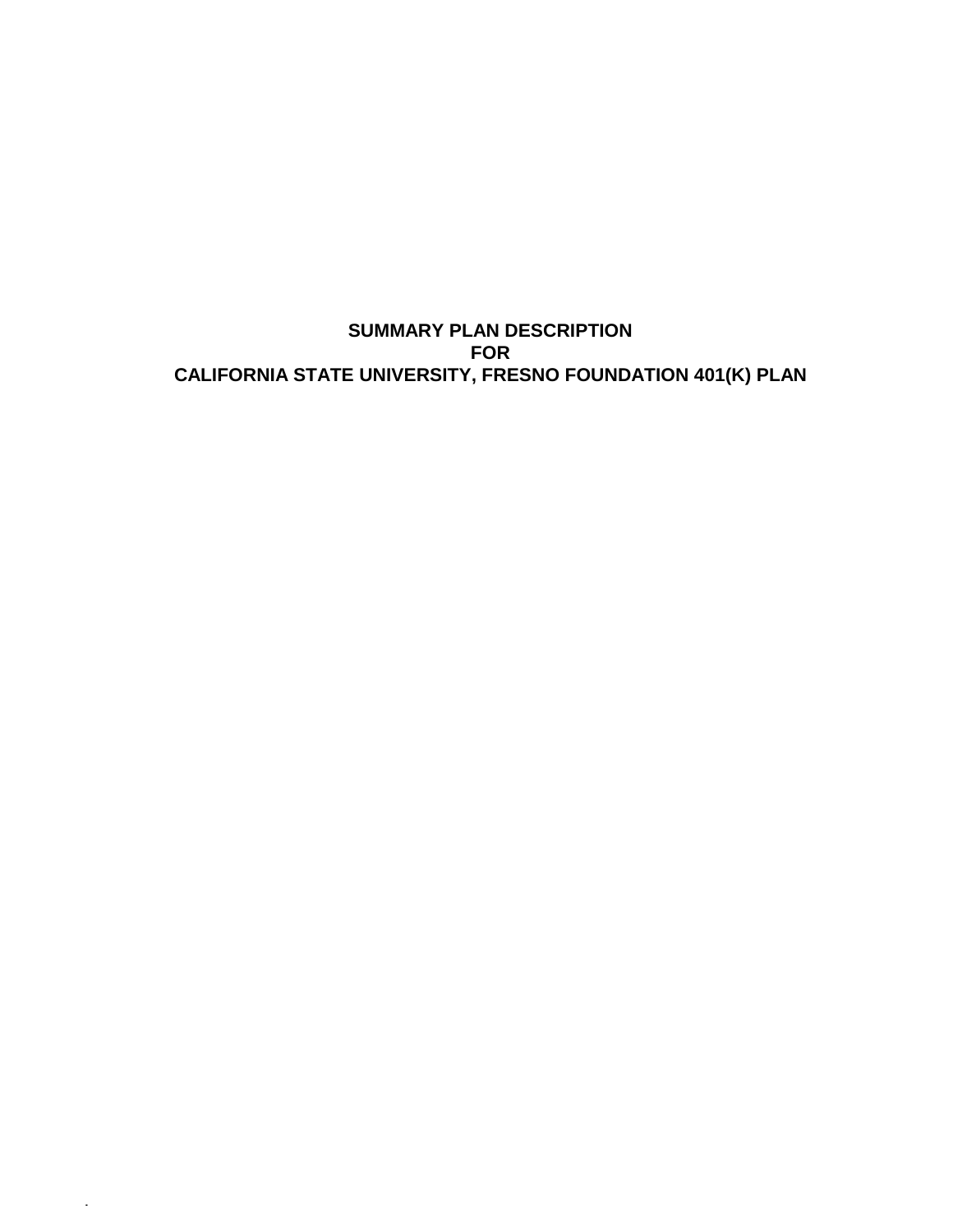# **Summary Plan Description**

# **Table of Contents**

| <b>DESCRIPTION</b>                                                                                                                                                                                                                                                                                                                                                                                                                                                                                                                                                                                                                                                                                                                                                                                                                                                                                                                                                                                    | <b>PAGE</b>                                                                                 |
|-------------------------------------------------------------------------------------------------------------------------------------------------------------------------------------------------------------------------------------------------------------------------------------------------------------------------------------------------------------------------------------------------------------------------------------------------------------------------------------------------------------------------------------------------------------------------------------------------------------------------------------------------------------------------------------------------------------------------------------------------------------------------------------------------------------------------------------------------------------------------------------------------------------------------------------------------------------------------------------------------------|---------------------------------------------------------------------------------------------|
| <b>INTRODUCTION</b>                                                                                                                                                                                                                                                                                                                                                                                                                                                                                                                                                                                                                                                                                                                                                                                                                                                                                                                                                                                   | 1                                                                                           |
| <b>GENERAL INFORMATION</b>                                                                                                                                                                                                                                                                                                                                                                                                                                                                                                                                                                                                                                                                                                                                                                                                                                                                                                                                                                            | 2                                                                                           |
| <b>PARTICIPATION IN YOUR PLAN</b><br>Who may participate?<br>Who is considered an employee?<br>Are any employee groups ineligible to participate?<br>What types of contributions are available in the plan?<br>What are the requirements to be eligible to make salary deferrals?<br>What are the requirements to be eligible for employer contributions?<br>How do I start contributing salary deferrals?<br>What compensation will be used for my contributions in the plan?<br>Does plan compensation include monies paid to me after my employment ends?<br>How are hours of service determined?<br>What is a year of service for eligibility purposes?<br>What is a break in service for eligibility purposes?                                                                                                                                                                                                                                                                                   | 3<br>3<br>3<br>3<br>3<br>3<br>3<br>3<br>3<br>3<br>4<br>4<br>4                               |
| <b>CONTRIBUTIONS</b><br>YOUR CONTRIBUTIONS TO THE PLAN:<br>What are pre-tax salary deferrals?<br>Are there limits to how much I can contribute?<br>What are catch-up contributions?<br>When can I expect my salary deferrals to be deposited?<br>When can I change my salary deferral election?<br>What happens if I am contributing to another plan from a different employer?<br>Does the plan accept rollovers?<br>YOUR COMPANY CONTRIBUTIONS TO THE PLAN:<br>What are profit sharing contributions?<br>Are there requirements to receive a profit sharing contribution?<br>What happens if I die, retire or become disabled during the plan year?<br>How is the profit sharing contribution determined?<br>When can I expect the employer profit sharing contributions to be allocated?<br>When can I expect the employer contributions to be deposited?<br>When is a plan top heavy?<br>How will the plan operate in top heavy years?<br>Will my employer make any other types of contributions? | 5<br>5<br>5<br>5<br>5<br>5<br>5<br>5<br>5<br>6<br>6<br>6<br>6<br>6<br>6<br>6<br>6<br>6<br>6 |
| <b>VESTING</b>                                                                                                                                                                                                                                                                                                                                                                                                                                                                                                                                                                                                                                                                                                                                                                                                                                                                                                                                                                                        | 7                                                                                           |
| <b>INVESTMENT ACCOUNTS</b><br>What is the value of my account?<br>How are my accounts invested?<br>Does my plan offer life insurance as an investment?<br>May I take a loan from my accounts?<br>Where can I learn about the plan expenses?                                                                                                                                                                                                                                                                                                                                                                                                                                                                                                                                                                                                                                                                                                                                                           | 8<br>8<br>8<br>8<br>8<br>8                                                                  |
| <b>DISTRIBUTIONS</b><br>Does my plan allow hardship distributions?<br>Does the plan allow for in-service distributions?<br>What are my normal retirement benefits?<br>When will I receive my normal retirement benefits?<br>Does the plan have disability benefits?<br>What benefits will I receive upon termination?<br>How might divorce or a Qualified Domestic Relations Order affect my benefits?<br>How will I receive my distribution?<br>Will the plan automatically distribute any of my benefit?<br>What is a Required Minimum Distribution?<br>How will my distributions be taxed?<br>OTHER IMPORTANT INFORMATION<br>Are my benefits protected?<br>Can the Plan be amended or terminated?                                                                                                                                                                                                                                                                                                  | 9<br>9<br>9<br>9<br>9<br>9<br>10<br>10<br>10<br>10<br>10<br>10<br>11<br>11<br>11<br>11      |
| Does Pension Benefit Guaranty Corporation Insurance apply to this plan?<br>What are the claims for benefits procedures under this plan?                                                                                                                                                                                                                                                                                                                                                                                                                                                                                                                                                                                                                                                                                                                                                                                                                                                               | 11                                                                                          |

.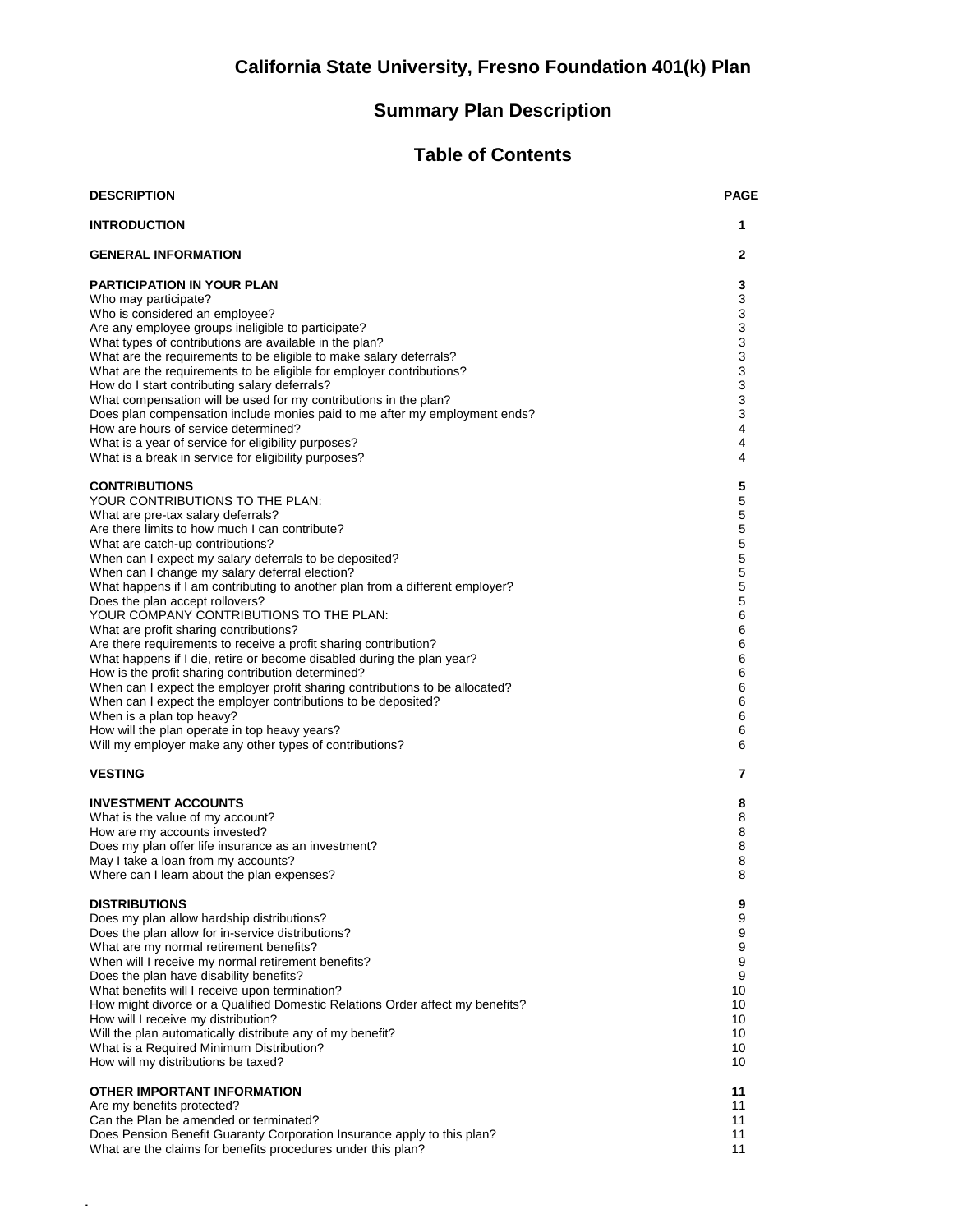| <b>PARTICIPANT RIGHTS UNDER ERISA</b>                 | 12 |
|-------------------------------------------------------|----|
| Receive information about your plan and your benefits | 12 |
| Actions by plan fiduciaries                           | 12 |
| Enforcing your rights                                 | 12 |
| Assistance with your questions                        | 12 |
| <b>APPENDIX 1 - LOAN POLICY</b>                       | 13 |
| <b>APPENDIX 2 - PLAN EXPENSE POLICY</b>               | 16 |

.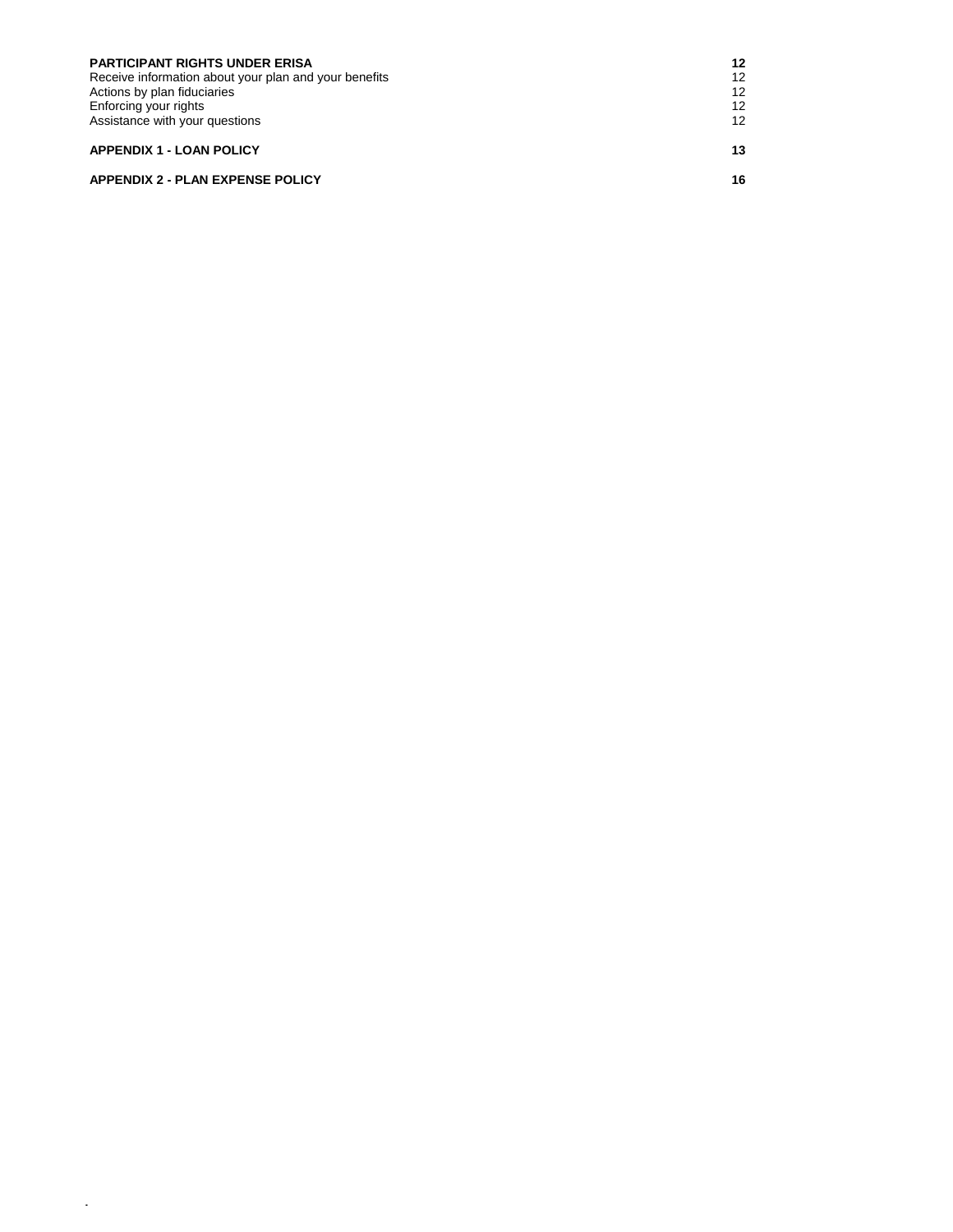# **SUMMARY PLAN DESCRIPTION FOR CALIFORNIA STATE UNIVERSITY, FRESNO FOUNDATION 401(K) PLAN**

# **INTRODUCTION**

Effective July 1, 1998, California State University, Fresno Foundation established the California State University, Fresno Foundation 401(k) Plan for the exclusive benefit of all eligible employees and their beneficiaries with the intention to provide a measure of retirement security for your future.

This Summary Plan Description reflects the plan options as of October 1, 2013.

This Summary Plan Description is a brief description of your plan and your rights and benefits under the plan and is not intended to cover every plan provision. This Summary Plan Description is not meant to interpret or change the provisions of your plan. A copy of your plan is on file at your employer's office and may be read by you, your beneficiaries, or your legal representatives at any reasonable time. This plan is subject to the provisions of the Employee Retirement Income Security Act of 1974 (ERISA). If you have any questions regarding either your plan or this Summary Plan Description, you should ask your plan administrator. If any discrepancies exist between this Summary Plan Description and the actual provisions of the plan, the plan shall govern.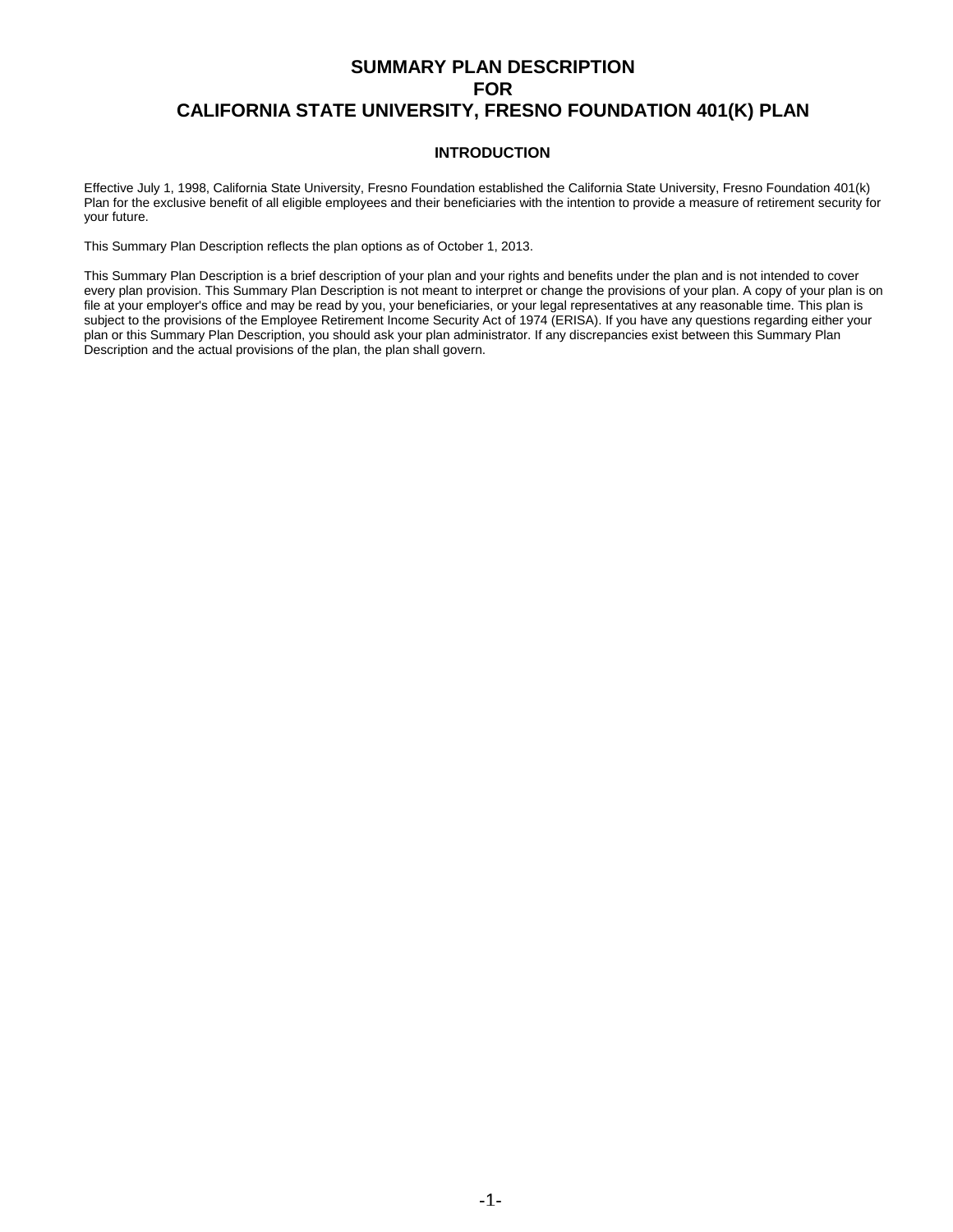# **GENERAL INFORMATION**

| <b>Plan Name:</b>                    | California State University, Fresno Foundation 401(k) Plan                                                                                                                             |
|--------------------------------------|----------------------------------------------------------------------------------------------------------------------------------------------------------------------------------------|
| Employer:                            | California State University, Fresno Foundation<br>2771 E. Shaw Ave.<br>Fresno, CA 93710<br>(559) 278-0860                                                                              |
| <b>Employer Tax ID:</b>              | 94-6003272                                                                                                                                                                             |
| Three Digit Plan Number:             | 001                                                                                                                                                                                    |
| Type of Plan:                        | Cash or Deferred Profit Sharing Plan                                                                                                                                                   |
| <b>Administration Type:</b>          | Self-Administered                                                                                                                                                                      |
| <b>Plan Administrator:</b>           | California State University, Fresno Foundation<br>2771 E. Shaw Ave.<br>Fresno, CA 93710<br>(559) 278-0860                                                                              |
| <b>Plan Administrator ID Number:</b> | 94-6003272                                                                                                                                                                             |
| <b>Legal Agent:</b>                  | California State University, Fresno Foundation<br>2771 E. Shaw Ave.<br>Fresno, CA 93710<br>(559) 278-0860<br>Service of legal process may also be made upon a plan trustee or the plan |
|                                      | administrator as listed herein.                                                                                                                                                        |
| <b>Trust Name:</b>                   | California State University, Fresno Foundation 401(k) Plan                                                                                                                             |
| Trustees:                            | Keith Kompsi                                                                                                                                                                           |
|                                      | Steven Katz                                                                                                                                                                            |
|                                      | <b>Clint Moffitt</b>                                                                                                                                                                   |
|                                      | Steve Jolly                                                                                                                                                                            |
| <b>Funding Arrangement:</b>          | Trust                                                                                                                                                                                  |
| <b>Trust Tax ID Number:</b>          | 94-6003272                                                                                                                                                                             |
| Plan Year:                           | July 1st to June 30th                                                                                                                                                                  |
| <b>Limitation Year:</b>              | July 1st to June 30th                                                                                                                                                                  |
| <b>Anniversary Date:</b>             | June 30th                                                                                                                                                                              |
| <b>Valuation Date:</b>               | The last day of the plan year for pooled accounts and daily valuation for<br>individual investment accounts                                                                            |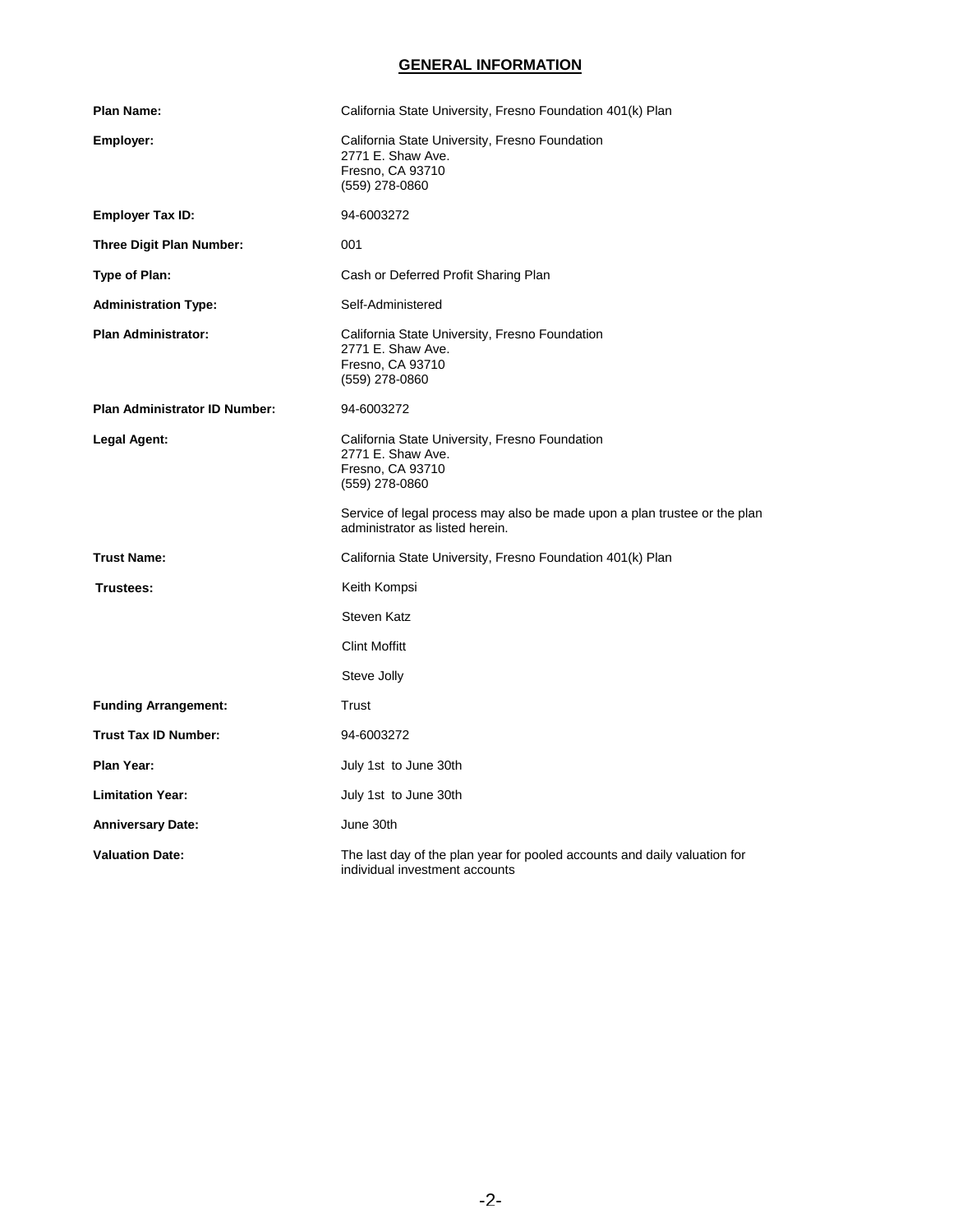# **PARTICIPATION IN YOUR PLAN**

In order to take advantage of the opportunities provided by your plan you must participate in the plan. There may be certain restrictions to your eligibility and participation. The following is information about how you can participate in the plan.

# *Who may participate?*

As an employee of California State University, Fresno Foundation you may participate in the plan, once you have met the eligibility requirements.

# *Who is considered an employee?*

An employee is an individual who performs services for the employer as a common law employee, a self-employed individual who is treated as an employee, or a leased employee.

# *Are any employee groups ineligible to participate?*

The following individuals are not eligible for participation in the plan:

- 1. Members of a collective bargaining unit where retirement benefits were the subject of good faith bargaining; and
- 2. Non-resident aliens.

# *What types of contributions are available in the plan?*

There are 2 different contribution types available in the plan:

- 1. Employer Non-Elective: This is also known as a profit sharing contribution. Your employer may, at its discretion, make a profit sharing contribution to the plan.
- 2. Elective Deferrals: This type of contribution is also known as a 401(k) contribution or a salary deferral contribution.

In addition, your plan permits rollovers. See "Does the plan accept rollovers?" in the "Contributions" section.

# *What are the requirements to be eligible to make salary deferrals?*

There are no age or service requirements for the salary deferral portion of the plan. Once you have met this requirement, you will enter the plan on the first day of each calendar month of the plan year, coincident with or next following satisfaction of the eligibility requirements.

# *What are the requirements to be eligible for employer contributions?*

There are no age or service requirements for the employer profit sharing portion of the plan. Once you have met this requirement, you will enter the plan on the first day of each calendar month of the plan year, coincident with or next following satisfaction of the eligibility requirements.

# *How do I start contributing salary deferrals?*

To contribute to your plan, your employer will ask you to complete a salary deferral agreement. It is here that you tell your employer how much of your income you wish to defer to your plan. These contributions will be deducted from your paycheck on a pre-tax basis. You do not have to complete a salary deferral agreement to receive an employer profit sharing contribution.

# *What compensation will be used for my contributions in the plan?*

The compensation used to calculate your contributions will be based on your W-2 wages, including compensation due to SEP deferrals (section 402(h)(1)(B)), 401(k) and 403(b) deferrals (Section 402(e)) and 457(b) deferrals.

The first year you are a participant your compensation for employer contributions will be from the entry date as a participant, and for salary deferrals will be from the entry date as a participant.

# *Does plan compensation include monies paid to me after my employment ends?*

Usually, only the amounts paid to you while you are an employee are considered plan compensation (described above). However, the plan may consider certain types of pay as plan compensation, though paid after you leave employment. These types of payments are called "postseverance compensation." To be considered post-severance plan compensation, the payment must be one that that you would have received had your employment continued, such as your salary or wages. Post-severance compensation does not include severance pay, or other amounts you receive only because your employment ended.

To be included in plan compensation, post-severance compensation must be paid to you by the later of the end of the limitation year in which your employment ends, or within 2-1/2 months after the date your employment ends.

Payments for unused accrued sick, vacation, or other leave that you would have been able to use if your employment had continued are included in your plan's post-severance compensation.

If you are totally and permanently disabled, post-severance compensation under your plan will not include disability-related salary continuation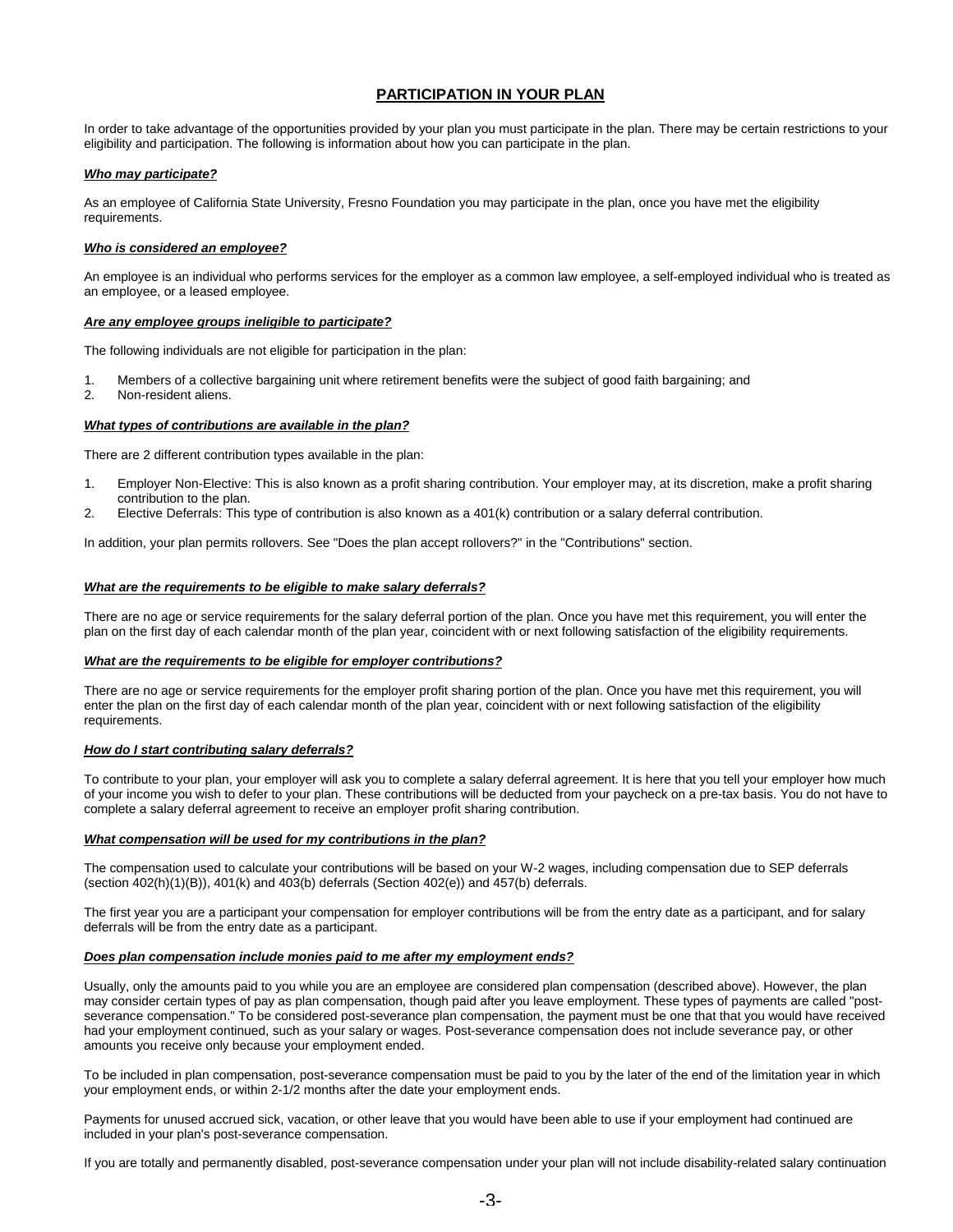payments.

If you are not actively working for the employer due to qualified military service, but are receiving compensation as if you were working for California State University, Fresno Foundation, those payments are included in post-severance compensation under your plan.

# *How are hours of service determined?*

You are credited with the actual hours you work, and for hours for which you are paid but not at work, such as paid vacation or paid sick leave.

# *What is a year of service for eligibility purposes?*

You will earn a year of service for purposes of eligibility if you are credited with 12.0 months of service during the eligibility computation period. The "eligibility computation period" is the 12-month period that begins with the date you were hired. Thereafter the eligibility computation period becomes the plan year and begins the first day of the plan year that began in your initial eligibility computation period. Each subsequent period is the plan year.

# *What is a break in service for eligibility purposes?*

When you fail to complete more than 500 hours during the eligibility computation period, you incur a break in service. However, in certain circumstances, your plan is required to credit you with 500 hours, even though you didn't actually work 500 hours. This is primarily if you take time off to have, adopt or care for a child for a period immediately following the birth or adoption. You will receive this credit only for the purpose of determining whether you have incurred a break in service and not for receiving additional credit for a contribution or for vesting.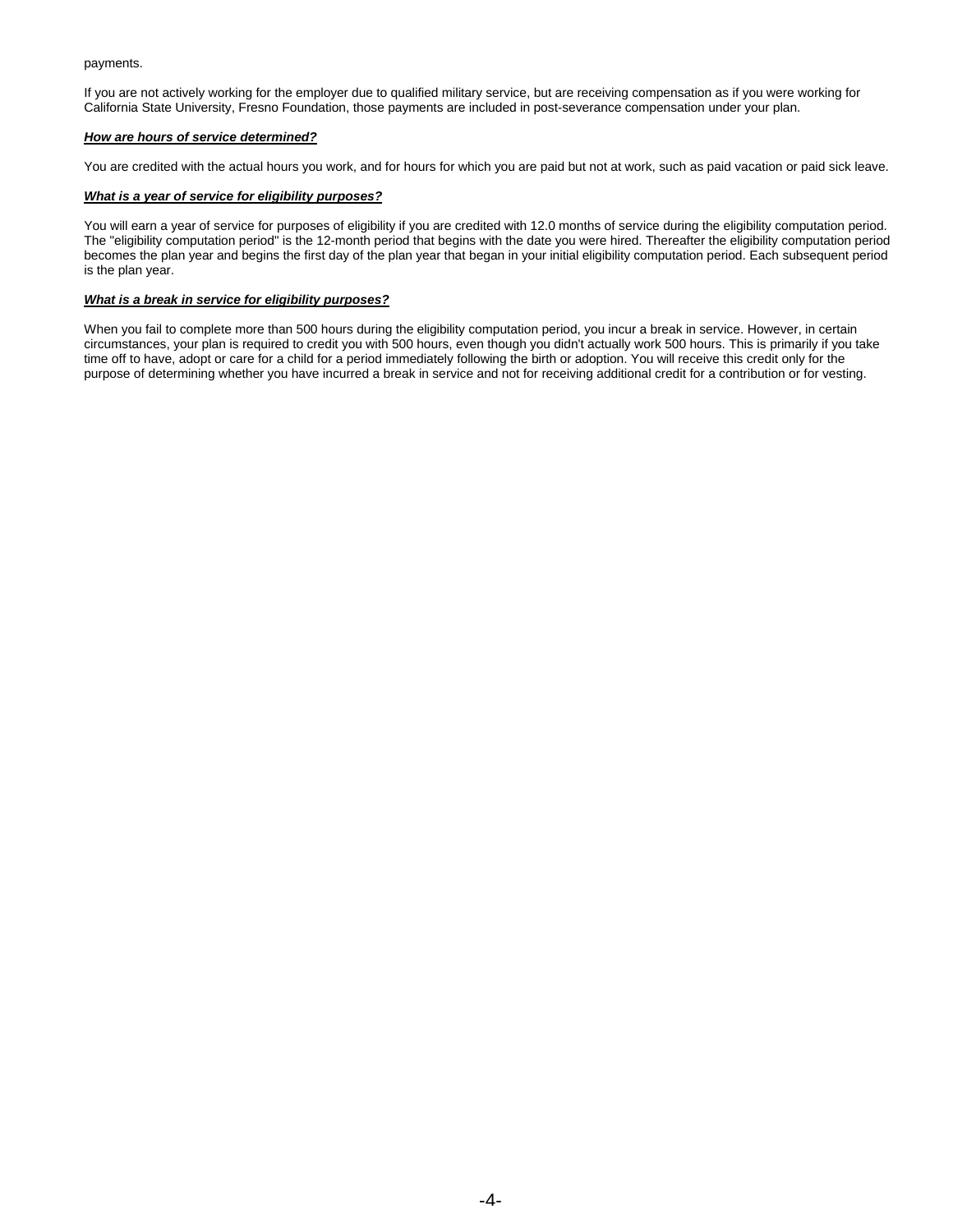# **CONTRIBUTIONS**

As a plan participant, you can contribute your pay on a tax-deferred basis (that is, before federal and state income taxes are deducted). Your employer may also make contributions to the plan.

# *YOUR CONTRIBUTIONS TO THE PLAN:*

When you enroll in the plan, you decide whether to make your contributions on a pre-tax basis. You will also select the percentage or dollar amount of your pay to be deducted as a contribution. Your employer will deduct the amount you've elected from your paycheck in accordance with procedures established by your employer.

# *What are pre-tax salary deferrals?*

Pre-tax salary deferrals are deducted from your pay before federal income taxes are calculated. This reduces your taxable income by the amount you have elected to save under the plan. Since your taxable income is reduced, you pay less in current federal income taxes. This money is accumulated on a tax deferred basis until it is distributed from the plan. You should consult your plan administrator or tax advisor regarding treatment of salary deferrals for purposes of state and local taxes. See "Distributions" for additional information on tax consequences when you withdraw your money from the plan.

# *Are there limits to how much I can contribute?*

There are no plan imposed limits on the amount you may defer.

The IRS limits the maximum amounts that can be contributed as salary deferral. For 2013, that limit is \$17,500, an increase from \$17,000 in 2012.

Bonuses may be deferred if a special election is made.

If you are age 50 or older, you may be able to contribute in excess of this limit. See "What are catch-up contributions?" below.

# *What are catch-up contributions?*

All employees who are eligible to make salary deferrals under this plan and who are age 50 or older before the close of a plan year, are eligible to make catch-up contributions, on or after January 1, 2002. The catch-up contributions are in addition to the regular salary deferrals mentioned above. The IRS limits the amount that can be contributed as a catch-up contribution. For the 2012 and 2013 tax years, that limit is \$5,500. For future tax years, the limit is subject to cost-of-living increases as published by the IRS.

# *When can I expect my Salary Deferrals to be deposited?*

Salary deferrals are placed in the trust as soon as reasonably possible after being withheld from your pay but in no event later than the 7th business day following the date the contribution is withheld by your employer.

# *When can I change my salary deferral election?*

You may make an election, or change an election based on the policy set by your employer which can be found in the current deferral/change election form. You must return your change of deferral election form to your employer at least 10 days prior to its implementation.

You may revoke your salary deferral election at any time.

# *What happens if I am contributing to another plan from a different employer?*

If you participate in two or more deferred compensation plans (which include 401(k), Simplified Employee Pensions and 403(b) plans), your total deferrals to all plans could exceed IRS limits for the year. To avoid paying excise taxes if excess contributions have to be returned, you may want to designate which plan is to return any excess contributions to you.

If you elect to have this plan return any excess, you should notify the plan administrator so that the excess can be returned to you, along with any earnings, before April 15th following the year in which the deferrals were withheld.

# *Does the plan accept rollovers?*

Rollovers are permitted only if you are a participant.

Direct transfer rollovers are permitted from a qualified plan described in Code sections 401(a) or 403(a), excluding after-tax employee contributions, an annuity contract described in Code sections 403(b), excluding after-tax employee contributions, an eligible plan under Code section 457(b) that is maintained by a state, political subdivision of a state, or any agency or instrumentality of a state or political subdivision of a state, and an Individual Retirement Account or Annuity described in Code sections 408(a) or (b) or 408A that is eligible to be rolled over, limited to amounts that would otherwise be includible in gross income.

You may rollover an eligible distribution from a qualified plan described in Code sections 401(a) or 403(a), excluding after-tax employee contributions, an annuity contract described in Code sections 403(b), excluding after-tax employee contributions, an eligible plan under Code section 457(b) that is maintained by a state, political subdivision of a state, or any agency or instrumentality of a state or political subdivision of a state, and an Individual Retirement Account or Annuity described in Code sections 408(a) or (b) that is eligible to be rolled over, limited to amounts that would otherwise be includible in gross income.

In-kind rollovers are permitted, except participant loans.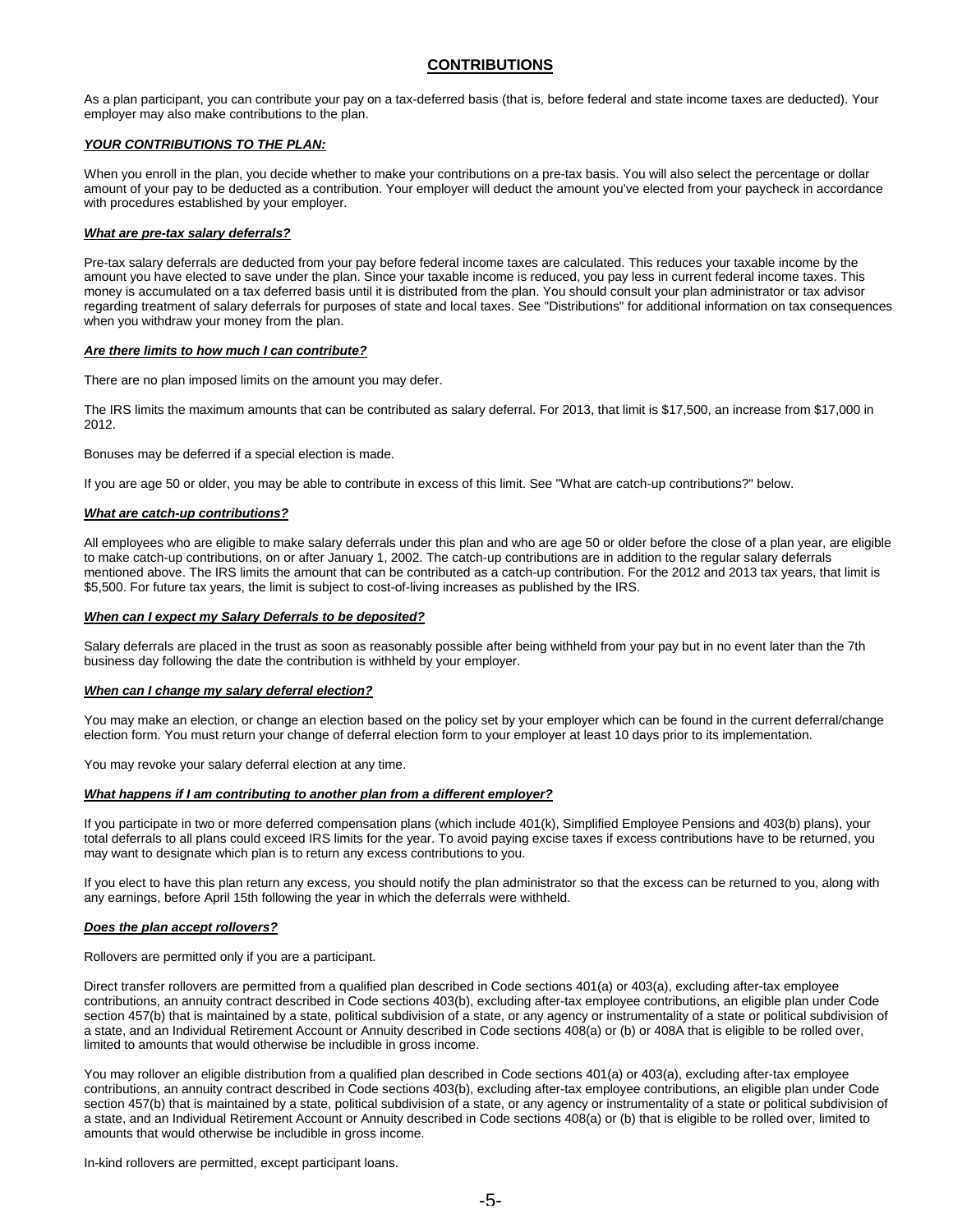# *YOUR COMPANY CONTRIBUTIONS TO THE PLAN:*

In addition to your salary deferrals, your employer may make other types of contributions to the plan, such as a profit sharing contribution.

# *What are profit sharing contributions?*

The company may make a profit sharing contribution to the plan each year and in such amount, if any, as it may determine.

# *Are there requirements to receive a profit sharing contribution?*

You will be eligible to receive an allocation of the employer's discretionary profit sharing contributions regardless of the hours you work during the plan year.

# *What happens if I die, retire or become disabled during the plan year?*

If you die during the plan year, you will receive a contribution regardless of the hours you worked during the plan year. If you retire during the plan year, you will receive a contribution regardless of the hours you worked during the plan year. If you become totally disabled during the plan year, you will receive a contribution regardless of the hours you worked during the plan year.

If you die or become disabled while in qualified military service on or after January 1, 2009, you will receive an employer contribution as if you had returned to work, and then died or became disabled while working for your employer.

# *How is the profit sharing contribution determined?*

Your share of the discretionary contribution is determined each year as a percentage of compensation or a dollar amount per participant. Your plan creates a separate employee classification group for each eligible employee.

# *When can I expect the employer profit sharing contributions to be allocated?*

The profit sharing contributions made by your employer will be allocated to your profit sharing account as of the last day of the plan year.

# *When can I expect the employer contributions to be deposited?*

The employer contributions to the trust are normally paid by the company directly to the Trust either during the plan year or after the close of the plan year (within the time during which the Company has to file its federal tax return).

# *When is a plan top heavy?*

The plan becomes top heavy if more than 60% of the account balances are attributable to "key employees". Key employees are certain highly compensated officers or owner/shareholders.

Each year, the plan administrator will make a top heavy determination.

# *How will the plan operate in top heavy years?*

If your plan is top heavy, all participants except key employees, must receive a minimum contribution for such plan year. This amount is based on the amount of contribution that the key employees receive and may be zero.

# *Will my employer make any other types of contributions?*

Your employer may make additional employer contributions in order to pass certain nondiscrimination tests. These are called qualified nonelective contributions. Qualified non-elective contributions, if made, will be allocated in proportion to compensation to non-highly compensated participants who are eligible to make salary deferral contributions.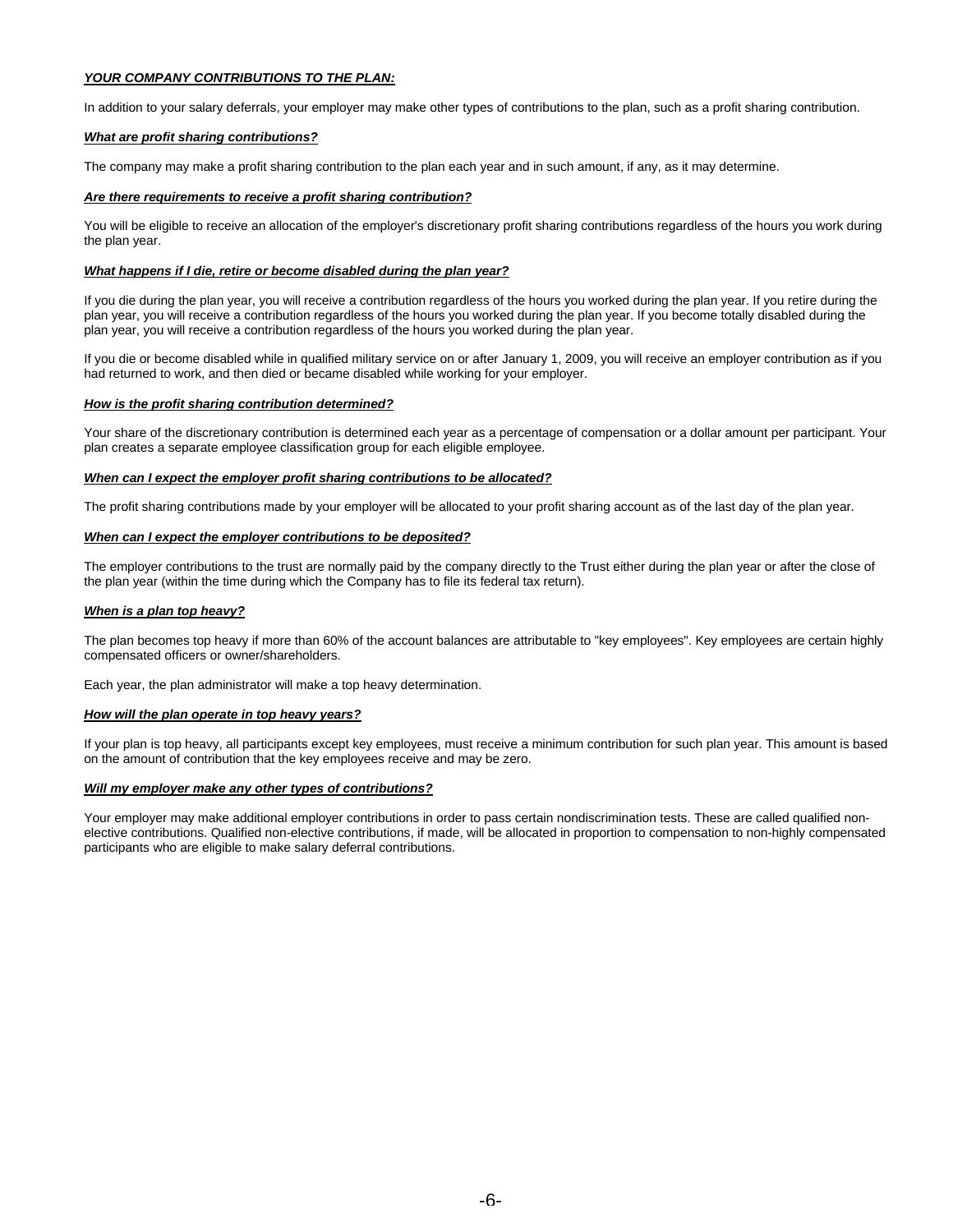# **VESTING**

Vesting is the non-forfeitable balance of your account(s) that you will be entitled to receive after your employment with the company ends.

You are always 100% vested in all of your plan accounts. Whether you retire, terminate employment before retirement, or die, you, or your beneficiaries, are entitled to receive 100% of the value of your plan accounts.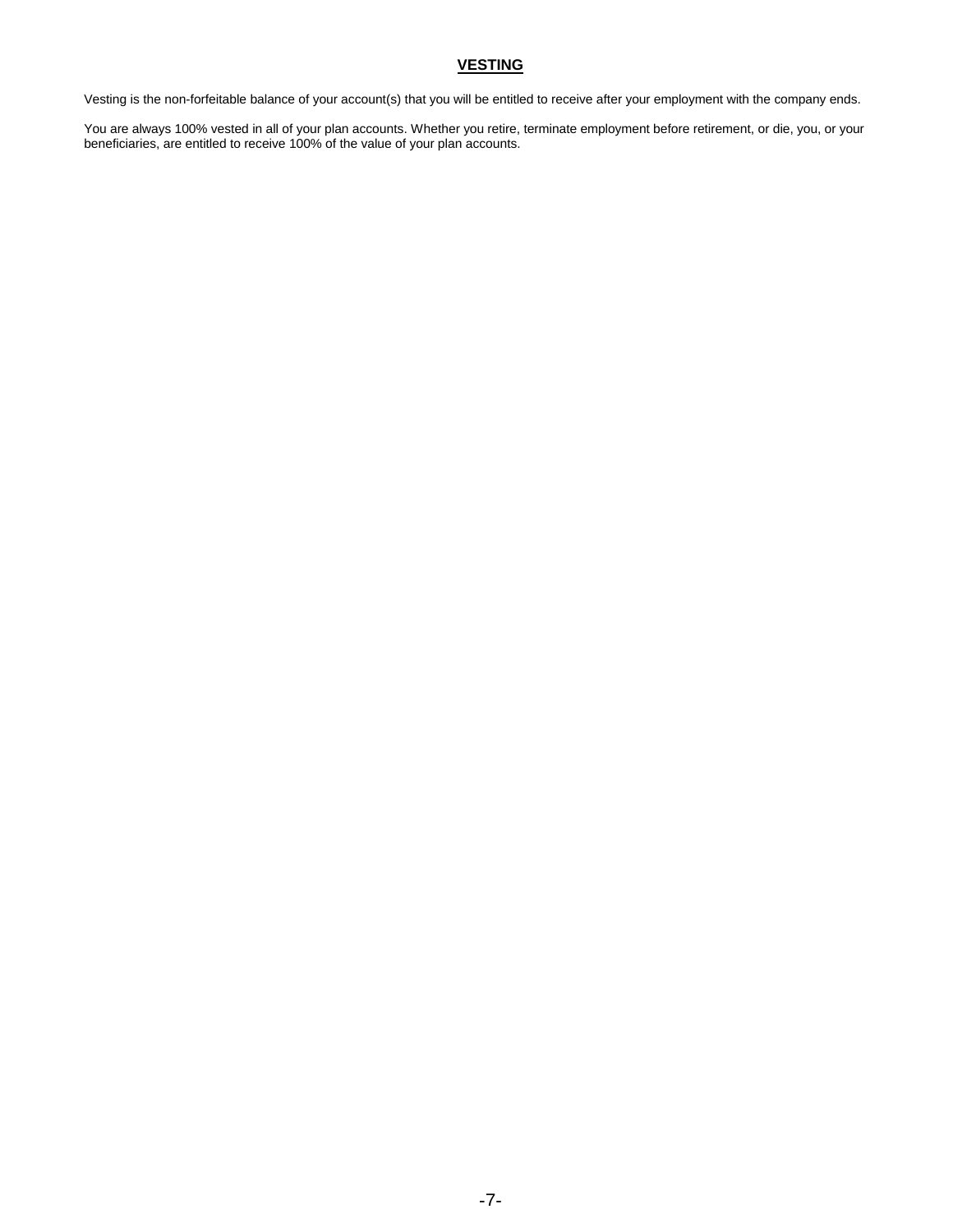# **INVESTMENT ACCOUNTS**

Under California State University, Fresno Foundation 401(k) Plan, the money you deposit and any employer contributions are held in a trust, and placed into investment accounts, which are credited with gains and losses at each valuation date.

Separate accounts are set up for each different type of money, for example: 401(k) deposits, matching, discretionary, rollover, employer contributions (if any) and qualified non-elective contributions because there are different plan and IRS rules for each type of contribution.

# *What is the value of my account?*

The value of each of your accounts is established as of the valuation date under your Plan. The valuation date is the last day of the plan year for pooled accounts and daily valuation for individual investment accounts.

As of the valuation date:

- Contributions may be added to your accounts (see "Contributions")
- Distributions you have received since the prior valuation date will be subtracted from your accounts
- \* Plan expenses may be subtracted from your accounts
- Interest and/or dividends, if any, will be added to your accounts

Also, current market values will be reflected in your accounts as of the valuation date. Depending on stock and/or bond market conditions, the value of your accounts may increase or decrease from one valuation date to the next.

# *How are my accounts invested?*

You may direct the investment of all of your accounts. It is intended that your plan meet the requirements of ERISA section 404(c) by providing you with sufficient information for you to make informed investment choices. This information will be provided by the financial institutions managing the investment options. This means that you exercise control over the investments in your Plan account, and you can modify those investment choices as your needs change or as you otherwise see fit. This allows you to invest in the way that best meets your personal goals. Therefore, the Plan fiduciaries may be relieved of liability for losses that your account may experience as a result of your investment elections.

Please note that the trustee is considered the owner of all the assets held in the trust. The trustee, as owner of the securities and other trust property, has the exclusive right to vote the stock in the trust and exercise any other rights of ownership. As a plan participant, you merely have a beneficial interest in the trust and may not exercise the rights of ownership, as can the trustee.

# *Does my plan offer life insurance as an investment?*

No. Life insurance policies are not available as a plan investment.

# *May I take a loan from my accounts?*

Your plan permits loans. See Appendix 1 - Loan Policy attached to this SPD.

# *Where can I learn about the plan expenses?*

Reasonable administrative expenses of the plan and trust may be paid by the plan to the extent not paid by the employer. For more information on plan expenses, see Appendix 2 – Plan Expense Policy attached to this SPD.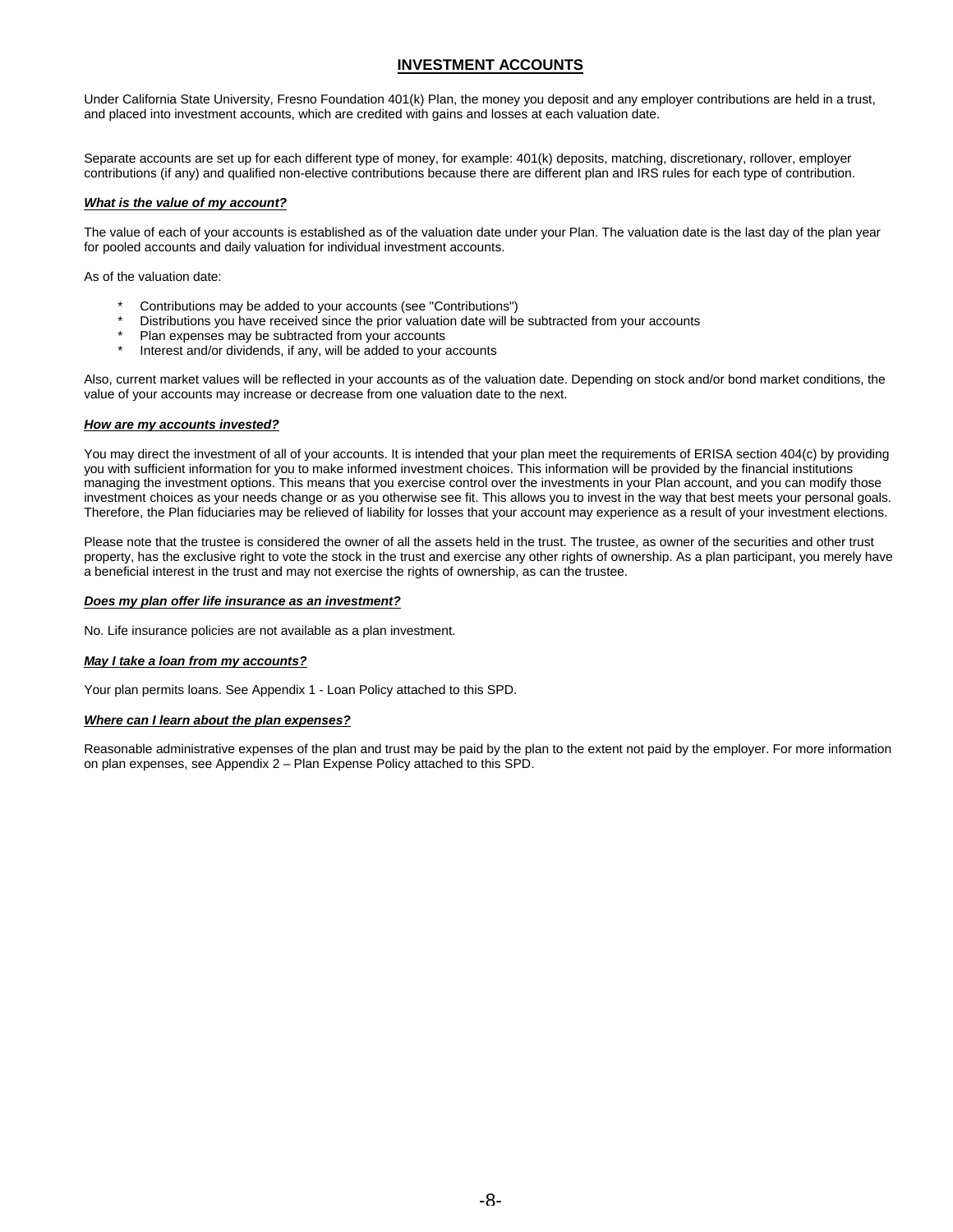# **DISTRIBUTIONS**

# *Does my plan allow hardship distributions?*

Hardship distributions of your pre-tax salary deferrals are permitted.

You may request a hardship distribution while employed for one of the following reasons:

- Medical Care Expenses for or necessary to obtain medical care for yourself, your spouse, dependents, or named primary beneficiaries.
- **Principal Residence** Costs directly related to the purchase of your principal residence (not including mortgage payments).
- **Eviction and/or Foreclosure** Payment to prevent eviction from your principal residence and/or foreclosure on the mortgage of your principal residence.
- Tuition Payment of tuition for the next 12 months of post secondary school education for yourself, your spouse, dependents, or named primary beneficiaries.
- \* **Funeral Expenses** Payments for burial or funeral expenses for your parents, spouse, children, dependents, or named primary beneficiaries.
- Principal Residence Repair Expenses for repair of damage to your principal residence that qualify for the casualty deduction (as defined in IRC 165, determined without regard to whether the loss exceeds 10% of adjusted gross income).

The Hardship distribution can not exceed the amount necessary to meet your financial hardship. The plan administrator may request proof that the amount requested does not exceed the financial hardship, including evidence that you have received all other available distributions and/or loan proceeds from this and other plans (including those of other employers).

If you receive a hardship distribution, you will not be allowed to make salary deferrals to this plan or any other retirement plan for six (6) months following the date of your hardship distribution.

# *Does the plan allow for in-service distributions?*

An in-service distribution is one that you receive while you are employed by the employer sponsoring this plan. The primary purpose of the plan is to provide benefits to you upon your retirement; however, you may request an in-service distribution of all or a portion of some of your accounts as listed below:

# Salary Deferrals:

You may receive an in-service distribution of your salary deferral amounts when you reach your normal retirement date. You may receive an inservice distribution of your salary deferral account after you have reached age 59-1/2.

# Other Accounts:

In this "Other Accounts" section, the phrase "other than salary deferral amounts" means accounts that are not subject to the in-service restrictions described immediately above under "Salary deferrals."

You may receive an in-service distribution of your accounts other than salary deferral amounts after you have reached age 59-1/2. You may receive an in-service distribution of amounts attributable to rollover contributions or voluntary after-tax contributions at any time, without restriction. You may receive an in-service distribution of your accounts other than salary deferral amounts on account of hardship.

In-service distributions may be taken from all of your "other than salary deferral" accounts.

# *What are my normal retirement benefits?*

You will reach the plan's normal retirement age when you reach the later of age 65 or the fifth anniversary of your participation in the plan.

Your normal retirement date is the first day of the month coincident with or next following the date you reach normal retirement age.

At your normal retirement age, you will be fully vested in your employer contribution account.

# *When will I receive my normal retirement benefits?*

Payment of your benefits will begin as soon as practicable following your retirement.

# *Does the plan have disability benefits?*

Should you become permanently disabled while an employee, you will receive a percentage of your account balance under this plan based on the plan's vesting schedule.

You will be considered disabled if the Social Security Administration has determined that you are eligible to receive Social Security disability benefits.

If it is determined you are disabled, your payments will begin as soon as practicable following your disability retirement.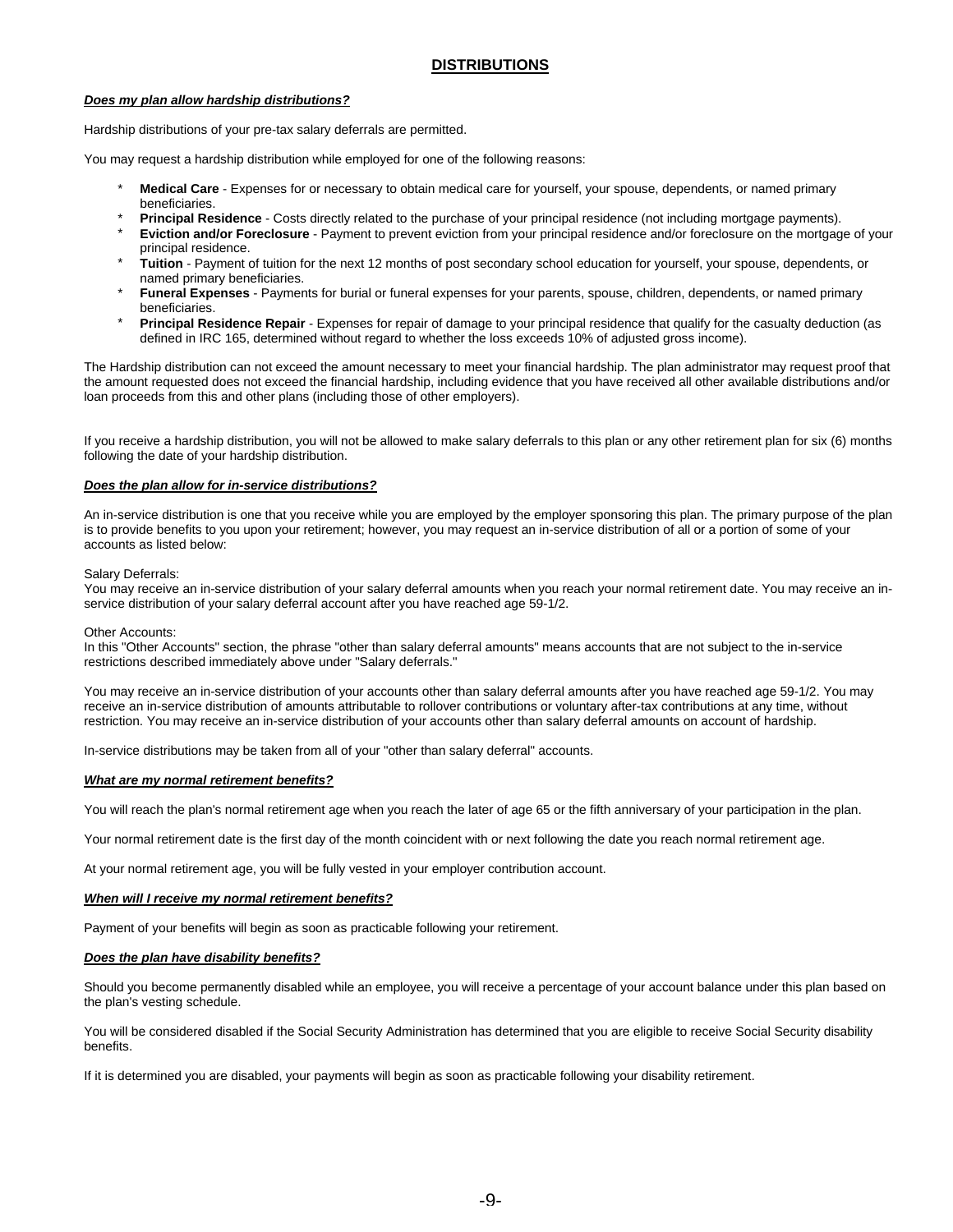# *What benefits will I receive upon termination?*

If your employment is terminated for any reason other than those set out above, you will be entitled to that portion of your employer accounts in which you are vested.

"Vesting" refers to the percentage of your account balance you are entitled to at any point in time. For each year you remain a participant in the plan, you may become vested with a higher percentage of your employer account balance. See the "Vesting" section for more information.

Payment of your benefits will begin within a reasonable period following your termination of employment.

# *How might divorce or a Qualified Domestic Relations Order affect my benefits?*

Because your spouse has certain rights under your plan, you should immediately inform the plan administrator of any changes in your marital status.

In general, contributions made by you or your employer to this plan are not subject to alienation. This means they cannot be sold, used as collateral for a loan, given away or otherwise transferred. They are not subject to the claims of your creditors. However, they may be subject to claims under a Qualified Domestic Relations Order (QDRO).

A Domestic Relations Order is court-issued decree or order that allocates all or any portion of your plan benefits to your (former) spouse, your child, or other dependent. It is the plan administrator's responsibility to determine if a Domestic Relations Order is qualified (is a QDRO), as defined by law.

Distributions pursuant to a Qualified Domestic Relations Order are permitted on or after the date a Domestic Relations Order is determined to be a Qualified Domestic Relations Order, even if you are employed and have not attained the "earliest possible retirement age" (as defined below).

For QDRO purposes, the "earliest possible retirement age" means the earlier of these two dates:

- 1. the date you are entitled to a distribution; or
- 2. the later of:
	- A. the date you reach age 50; or
	- B. the earliest date you could begin receiving benefits under the plan if you separated from service.

Participants and beneficiaries can obtain, from the plan administrator, without charge, a copy of the plan's procedures governing Qualified Domestic Relations Orders.

# *How will I receive my distribution?*

Your plan provides for a lump sum distribution.

# *Will the plan automatically distribute any of my benefit?*

The plan may elect to make a mandatory distribution of account balances that are \$1,000.00 or less.

# *What is a Required Minimum Distribution?*

Under certain circumstances, the law requires that your distributions begin no later than April 1 of the year following the date you reach age 70- 1/2 (the date six months after your 70th birthday) if you are an owner of the company. All participants that still have a vested account balance after reaching 70-1/2 and are terminated are required to take these distributions. You or your beneficiaries may elect the 5 year rule for distributions if you die before the required distributions begin. Your plan administrator will contact you if you are affected by this requirement.

# *How will my distributions be taxed?*

The benefits you receive from the plan will be subject to ordinary income tax in the year in which you receive the payment, unless you defer taxation by a "rollover" of your distribution into another qualified plan or an IRA. Also, in certain situations, your tax may be reduced by special tax treatment such as "10-year forward averaging."

VERY IMPORTANT NOTE: Under most circumstances, if you receive a distribution from this plan, twenty percent (20%) of your distribution will be withheld for federal income tax purposes, unless you instruct the trustees of this plan to transfer your distribution DIRECTLY into another qualified plan or an IRA. You must give these instructions to the trustees no more than 180 days before the date you receive the payment. Also, the trustees must wait at least 30 days after receiving your instructions before making the payment, to allow you time to change your decision, unless you waive the waiting period in writing.

In addition to ordinary income tax, you may be subject to a 10% tax penalty if you receive a "premature" distribution. If you receive a distribution upon terminating employment before age 55 and you don't receive the payment as a life annuity, you will be subject to the 10% penalty unless you roll over your payment. If you take a hardship withdrawal before age 59-1/2, the withdrawal will usually be subject to the 10% penalty. But, there is no penalty for payments due to your death or disability.

As the rules concerning "rollovers" and the taxation of benefits are complex, please consult your tax advisor before making a withdrawal or requesting a distribution from the plan. As required by law, the plan administrator will provide you with a brief explanation of the rules concerning "rollovers."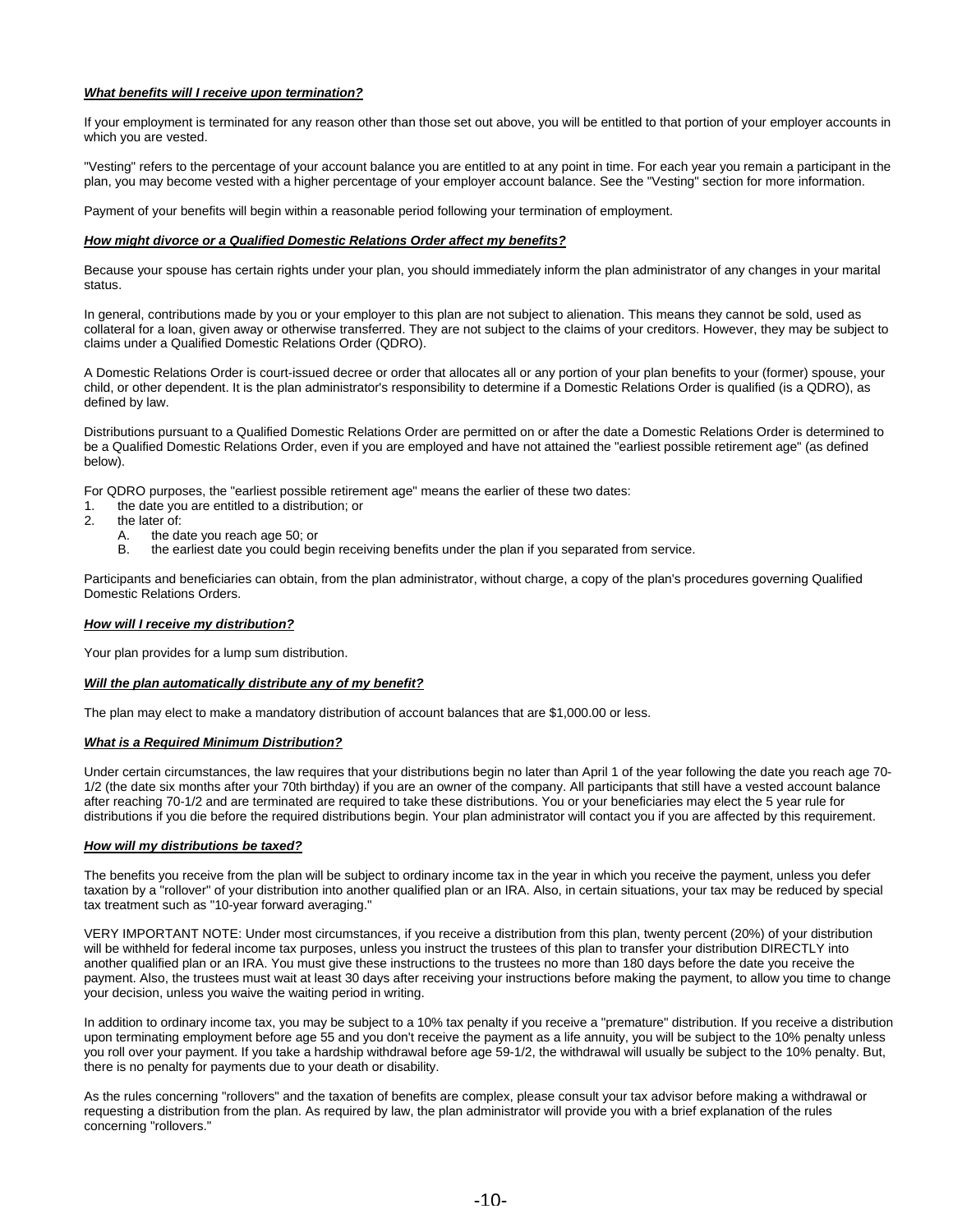# **OTHER IMPORTANT INFORMATION**

# *Are my benefits protected?*

Except for the requirements of a Qualified Domestic Relations Order, your plan benefits are not subject to claims, indebtedness, execution, garnishment or other similar legal or equitable process. Also, you cannot voluntarily (or involuntarily) assign your benefits under this plan.

# *Can the Plan be amended or terminated?*

The employer has reserved the right to amend or terminate the plan. However, no amendment can take away any benefits you have already earned. If your plan is terminated, you will be entitled to the full amount in your account as of the date of termination, regardless of the percent you are vested at the time of termination.

# *Does Pension Benefit Guaranty Corporation Insurance apply to this plan?*

The benefits provided by this plan are not insured by the Pension Benefit Guaranty Corporation (PBGC). Such insurance is only required under Title IV of the Employee Retirement Income Security Act (ERISA) for defined benefit pension plans.

# *What are the claims for benefits procedures under this plan?*

When you request a distribution of all or any part of your account, you will contact the plan administrator who will provide you with the proper forms to make your claim for benefits.

Your claim for benefits will be given a full and fair review. However, if your claim is denied, in whole or in part, the plan administrator will notify you of the denial within 90 days of the date your claim for benefits was received, unless special circumstances delay the notification. If a delay occurs, you will be given a written notice of the reason for the delay and a date by which a final decision will be given (not more than 180 days after the receipt of your claim.)

There is an exception to the above rules if your claim is for disability benefits. The plan administrator shall notify you or your beneficiary within a reasonable period of time, but not later than 45 days after the date your claim was received.

The plan administrator may extend this deadline by up to 30 days if there are special circumstances beyond the control of the plan that require additional time to process the claim. If a delay occurs, you will be notified in writing before the end of the initial 45-day period.

If, prior to the end of the first 30-day extension period, the plan administrator determines that, due to matters beyond the control of the plan, a decision cannot be made within that extension period, the period for making the determination may be extended for up to an additional 30 days, provided that the plan administrator notifies you or your beneficiary, prior to the expiration of the first 30-day extension period, of the circumstances requiring the extension and the date as of which the plan expects to render a decision.

In the case of any extension under a claim for disability benefits, the notice of extension will specifically explain the standards on which entitlement to a benefit is based, the unresolved issues that prevent a decision on your claim, and the additional information needed to resolve those issues. Further, you will be given at least 45 days within which to provide the specified information.

Notification of a denial of claims will include:

the specific reason(s) for the denial,

reference(s) to the plan provision(s) on which the denial is based,

a description of any additional material necessary to correct your claim and an explanation of why the material is necessary, and

an explanation of the steps to follow to appeal the denial, including notification that you (or your beneficiary) must file your appeal within 60 days of the date you receive the denial notice.

If you or your beneficiary do not file an appeal within the 60-day period, the denial will stand. If you do file an appeal within the 60 days, your employer will review the facts and hold hearings, if necessary, in order to reach a final decision. Your employer's decision will be made within 60 days of receipt of the notice of your appeal, unless an extension is needed due to special circumstances. In any event, your employer will make a decision within 120 days of the receipt of your appeal.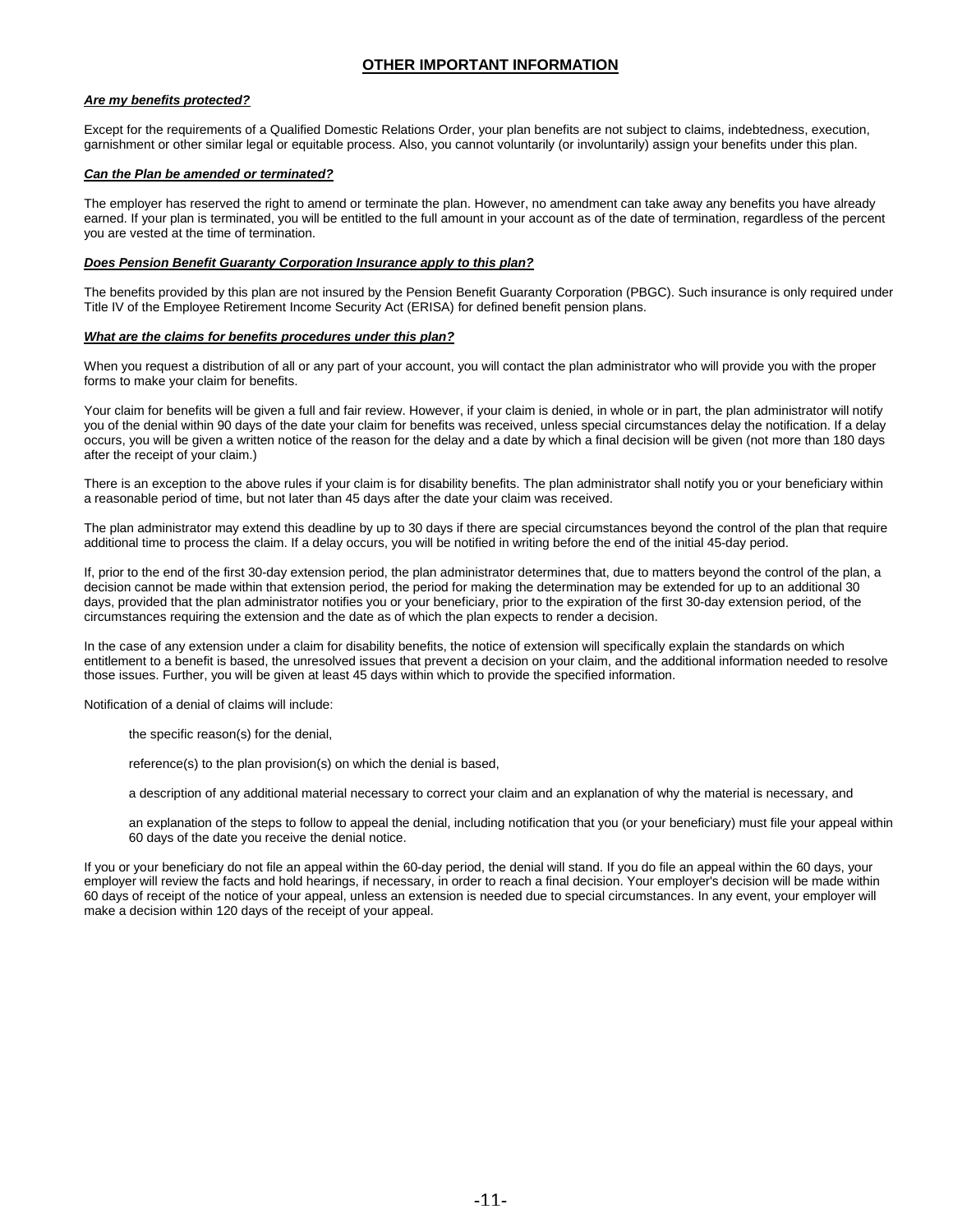# **PARTICIPANT RIGHTS UNDER ERISA**

As a participant in California State University, Fresno Foundation 401(k) Plan you are entitled to certain rights and protections under the Employee Retirement Income Security Act of 1974 (ERISA).

# **Receive information about your Plan and your benefits:**

ERISA provides that all plan participants shall be entitled to:

- \* Examine, without charge, at the plan administrator's office all documents governing the plan and a copy of the latest annual report filed by the plan with the U.S. Department of Labor.
- Obtain copies of all plan documents and other plan information upon written request to the plan administrator (the administrator may make a reasonable charge for the copies),
- Receive a summary of the plan's annual financial report. The plan administrator is required by law to furnish each participant with a copy of this summary annual report.
- Obtain a statement telling you whether you have a right to receive a benefit at normal retirement age and if so, what your benefits would be at normal retirement age if you stop working under the plan now. If you do not have a right to a benefit, the statement will tell you how many more years you have to work to get a right to a benefit. This statement must be requested in writing and is not required to be given more than once a year. The plan must provide the statement free of charge.

# **Actions by Plan Fiduciaries:**

In addition to creating rights for plan participants, ERISA imposes duties upon the people who are responsible for the operation of the plan. The people who operate your plan, called "fiduciaries" of the plan, have a duty to do so prudently and in the interest of you and other plan participants and beneficiaries.

No one, including your employer may fire you or otherwise discriminate against you in any way to prevent you from obtaining a retirement benefit or exercising your rights under ERISA.

# **Enforcing your rights:**

If your claim for a benefit is denied in whole or in part, you have the right to know why this was done and to obtain copies of documents relating to the decision without charge, and to appeal any denial, all within certain time schedules.

Under ERISA, there are steps you can take to enforce the above rights. For instance, if you request written materials from the plan and do not receive them within 30 days, you may file suit in a federal court. In such a case, the court may require the plan administrator to provide the materials and pay you up to \$110 a day until you receive the materials, unless the materials were not sent because of reasons beyond the control of the administrator.

# **Assistance with your questions:**

If you have a claim for benefits which is denied or ignored, in whole or in part, you may file suit in a state or Federal court. In addition, if you disagree with the plan's decision or lack thereof concerning the qualified status of a domestic relations order or a medical child support order, you may file suit in Federal court.

If it should happen that plan fiduciaries misuse the plan's money, or if you are discriminated against for asserting your rights, you may seek assistance from the U.S. Department of Labor, or you may file suit in a federal court. The court will decide who should pay court costs and legal fees. If you are successful, the court may order the person you have sued to pay these costs and fees. If you lose, the court may order you to pay these costs and fees, for example, if it finds your claim is frivolous.

If you have questions about your plan, you should contact the plan administrator. If you have any questions about this statement or your rights under ERISA, or if you need assistance in obtaining documents from the plan administrator, you should contact the nearest office of the Employee Benefits Security Administration, U.S. Department of Labor, listed in your telephone directory or the Division of Technical Assistance and Inquiries, Employee Benefits Security Administration, U.S. Department of Labor, 200 Constitution Avenue N.W., Washington, D.C. 20210. You may also obtain certain publications about your rights and responsibilities under ERISA by calling the publications hotline of the Employee Benefits Security Administration.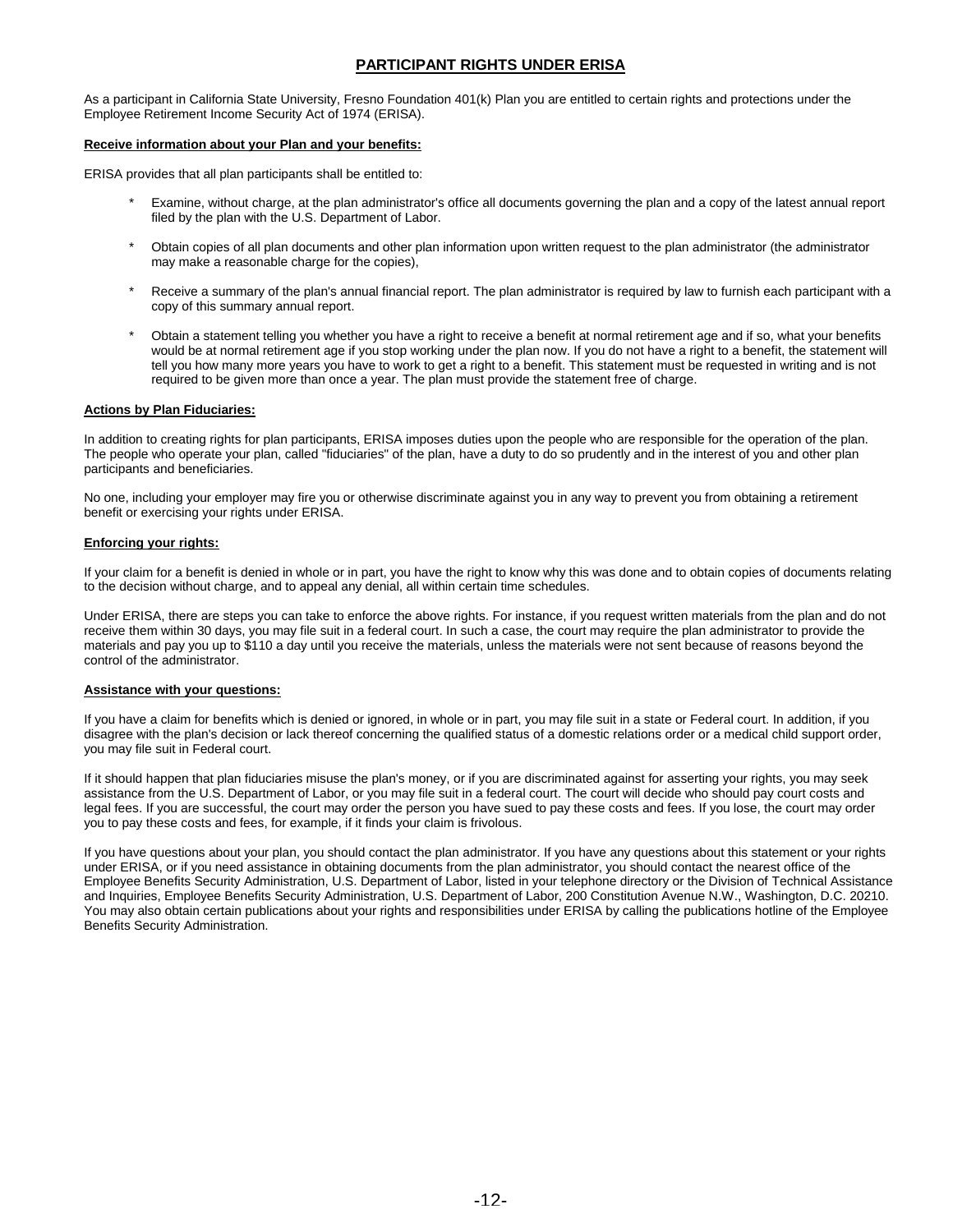# **APPENDIX 1 - LOAN POLICY**

Pursuant to the terms of California State University, Fresno Foundation 401(k) Plan ("the Plan") the Plan Administrator has adopted a participant loan program as part of such Plan and Trust. All loans granted or renewed on or after the 1st day of July, 2013 shall be made in accordance with the provisions specified in the Plan and under this Loan Policy. The Plan intends this loan program to comply with all applicable requirements under the Internal Revenue Code and by the Department of Labor. Violating the terms of this Policy may cause a loan to be treated as a taxable distribution from the Plan.

# **Administration of Program.**

California State University, Fresno Foundation is responsible for the administration of this loan program. All loan requests and other inquiries should be delivered to:

California State University, Fresno Foundation 2771 E. Shaw Ave. Fresno, CA 93710 (559) 278-0860

# **Application Procedure.**

The Loan Administrator will make loan applications available to any individual who has a vested interest under the Plan.

An eligible individual defined within this Policy may apply for a loan from the Plan by returning a completed loan application to the Loan Administrator.

The Loan Administrator will review the loan application for completeness. Incomplete applications will be returned and must be resubmitted for consideration. All loan applicants must meet the requirement of this Policy for consideration and approval. If the loan applicant fails to meet the requirement of this Policy and receives a loan disbursement, the loan will be treated as a "deemed distribution" and reported as taxable to the IRS.

# **Basis for Approvals.**

Loans are available to all actively employed participants without regard to any individual's race, color, religion, sex, age or national origin.

Each application is reviewed on a nondiscriminatory basis, however its approval will depend on the participant's creditworthiness, financial need, and the purpose and terms of the loan.

If a participant defaulted on a previous loan, their loan application may be denied. In addition, if a participant submits a loan application at a time when a decision concerning a domestic relations order is pending or the Plan Administrator is on notice that divorce is in progress, the loan request will be placed on hold until the order is finalized or the determination period expires.

Once the loan is approved, a Promissory Note will be generated and issued to the participant. The participant must sign the Promissory Note to acknowledge and document the participant's receipt of the loan disbursement from the Plan and to affirm his obligation to make the required repayments.

Approved loan applications will be processed on the last day of each week.

# **Terms of the Loan.**

Subject to the limitations on the amount of any loan, a participant may request a loan: A loan can be requested for one of the following reasons:

- \* Medical Care Expenses for or necessary to obtain medical care for yourself, your spouse, dependents, or named primary beneficiaries.
- \* Principal Residence Costs directly related to the purchase of your principal residence (not including mortgage payments).
- \* Eviction and/or Foreclosure Payment to prevent eviction from your principal residence and/or foreclosure on the mortgage of your principal residence.
- \* Tuition Payment of tuition for the next 12 months of post secondary school education for yourself, your spouse, dependents, or named primary beneficiaries.
- \* Funeral Expenses Payments for burial or funeral expenses for your parents, spouse, children, dependents, or named primary beneficiaries.
- \* Principal Residence Repair Expenses for repair of damage to your principal residence that qualify for the casualty deduction (as defined in IRC 165, determined without regard to whether the loss exceeds 10% of adjusted gross income)

# **Loan Amounts.**

The Loan Administrator will determine the available loan amount at the time the loan request is approved. The maximum amount of any loan is the lesser of \$50,000 or 50% of the vested interest of the participant in the Plan; reduced by the participant's highest outstanding loan balance in the previous twelve months and the existing loan balance; even if all or a portion of this amount has been repaid.

To calculate the maximum loan amount, the participant's vested interest in all plans established or maintained by the Employer or a Related Employer of the Employer will be considered. Notwithstanding, the Plan limits the minimum amount of any loan to \$1,000.

An individual may have no more than 1 loan(s) outstanding at any one time.

# **Sources for a Loan - Accounts and Investment Options.**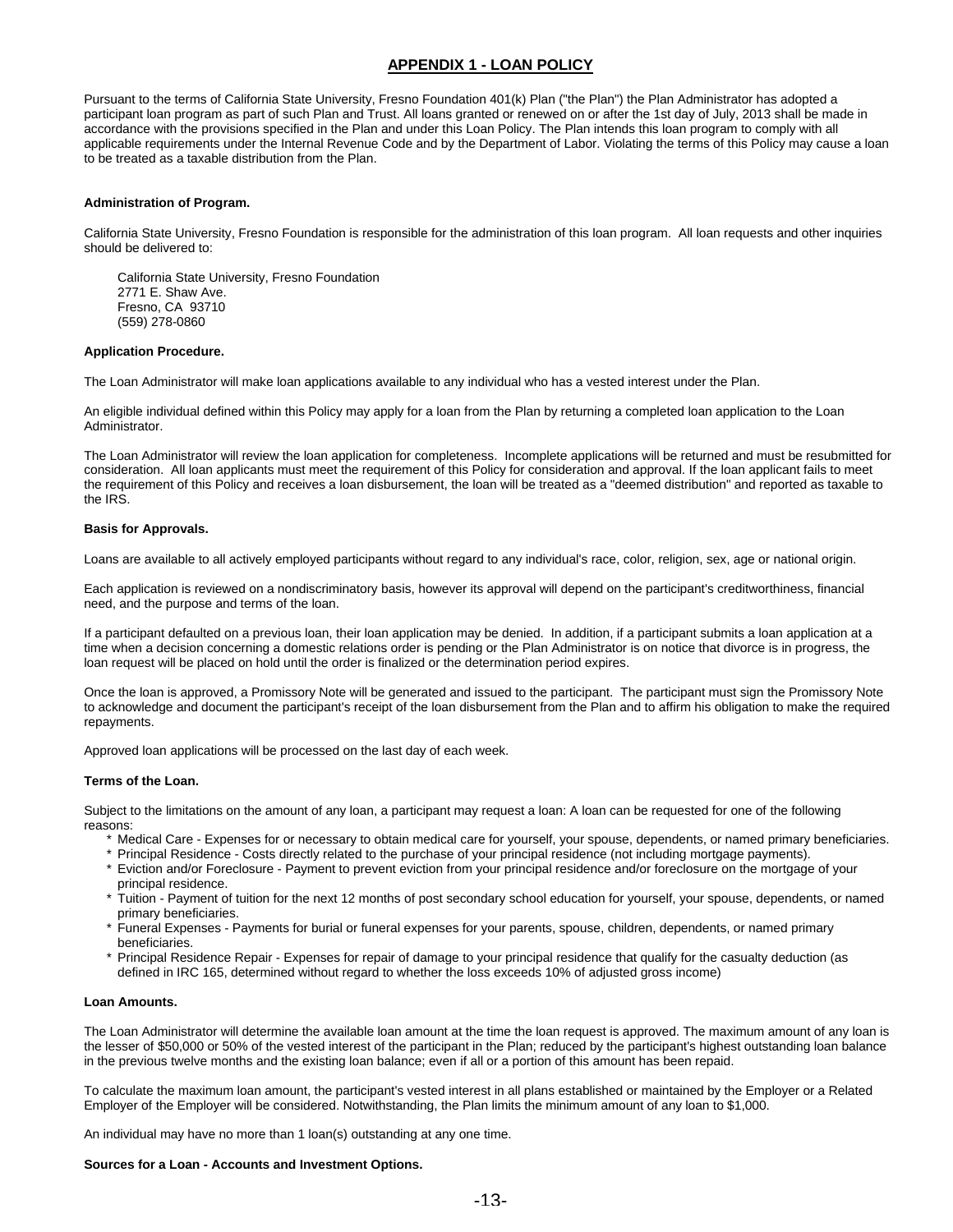Loans are limited to the vested interest in the following account: Elective Contribution Account.

The loan shall be transferred to a segregated account. During the term of the loan, this segregated account shall be maintained, and each scheduled principal and interest repayment shall be made to this segregated account, until the entire loan is paid in full. This segregated account shall not share in any gains or losses credited to the Plan that do not directly relate to the loan.

#### **Interest Rate and Fees.**

Interest will be charged on each Loan. From time to time, the Loan Administrator will review the interest rate charged for a loan, with the intention of providing the Plan with a return commensurate with the interest rates that a commercial lender would charge for loans made under similar circumstances. The interest rate will take into account your creditworthiness and the terms of the loan.

The interest rate on the loan will be based on the prime rate of interest published by Local Commercial Lending Institutions as of the date of the loan, plus 1 percent.

Once the interest rate is determined, the amount of the loan will be amortized according to the selected repayment terms. Each repayment will include both principal and interest until the loan is no longer outstanding in the Plan.

To cover the added administrative costs associated with processing and maintaining a loan under the Plan, you will be charged a \$125.00 loan processing fee. Fees are deducted from the account(s) from which the Loan is taken.

# **Security for a Loan.**

All loans must be adequately secured with at least fifty percent (50%) of the present value of a participant's vested interest in the Plan. The security interest shall be determined and measured at the time the loan is granted. Each participant must secure each loan with an irrevocable pledge and assignment of at least fifty percent (50%) of their vested account balance under the Plan.

# **Repayment Terms.**

With limited exceptions, the Internal Revenue Code requires a loan to be repaid through level installment payments at least quarterly, over a period not to exceed five (5) years.

Under this Loan Policy, a loan is required to be repaid within five (5) years, starting from the payment date outlined in the Promissory Note.

However, if the loan application is for a residential loan and the Loan Administrator confirms that there is sufficient documentation that the entire proceeds of the loan will be used to acquire a dwelling unit that will be used as their principal residence, within a reasonable time, then this residential loan must be repaid within 15 years of the original date of the loan.

A principal residence is a house, apartment, condominium or mobile home (not used on a transient basis) established and used as the participant's principal dwelling unit.

Loans are to be repaid based on substantially level amortization over the term of the loan with payments made through salary reduction each pay period.

**Special Provisions for Military Service:** The Loan Administrator may temporarily suspend loan repayments, if a participant is not actively employed due to a qualified military leave or because they are performing service in the uniformed services (as defined in chapter 43 of title 38 United State Code). In addition, the period of military suspension will extend the original loan term.

Once the military service has ended, loan repayments must resume. The loan must be repaid in full by the end of its original term plus the period of military service.

For example, if the loan was due in 5 years, and the military leave was for 18 months, then the Loan Administrator would extend the 5 years, by the length of the military leave. The final installment payment would be due within 6 years and 6 months of the date it was originally issued.

In addition, upon receipt of proper notice of active military service, the Loan Administrator will reduce the interest rate on any outstanding Loan to six percent (6%) during a period of military service.

# **Repayment upon Termination.**

When a participant no longer works for the Employer sponsoring the Plan, the repayment terms within the Promissory Note, are accelerated. Under these terms, the participant is required to either pay off the outstanding loan balance or have the outstanding loan treated as a taxable distribution. The terminated participant must make arrangements, before a final distribution is processed to pay off the entire outstanding loan balance.

Without this arrangement, when a distributable event occurs for the participant, their final distribution will be reduced ("offset") by the outstanding loan amount (including interest accruing through the distribution date). The offset amount will be reported on IRS Form 1099-R as a taxable distribution.

# **Refinancing.**

At the discretion of the Loan Administrator, when a participant returns to work after a leave of absence or military leave, the repayment frequency or repayment amount on an outstanding loan balance may be re-calculated or re-amortized and subsequent payment made according to a new level amortization schedule. This change is treated as a minor modification to the exiting Promissory Note.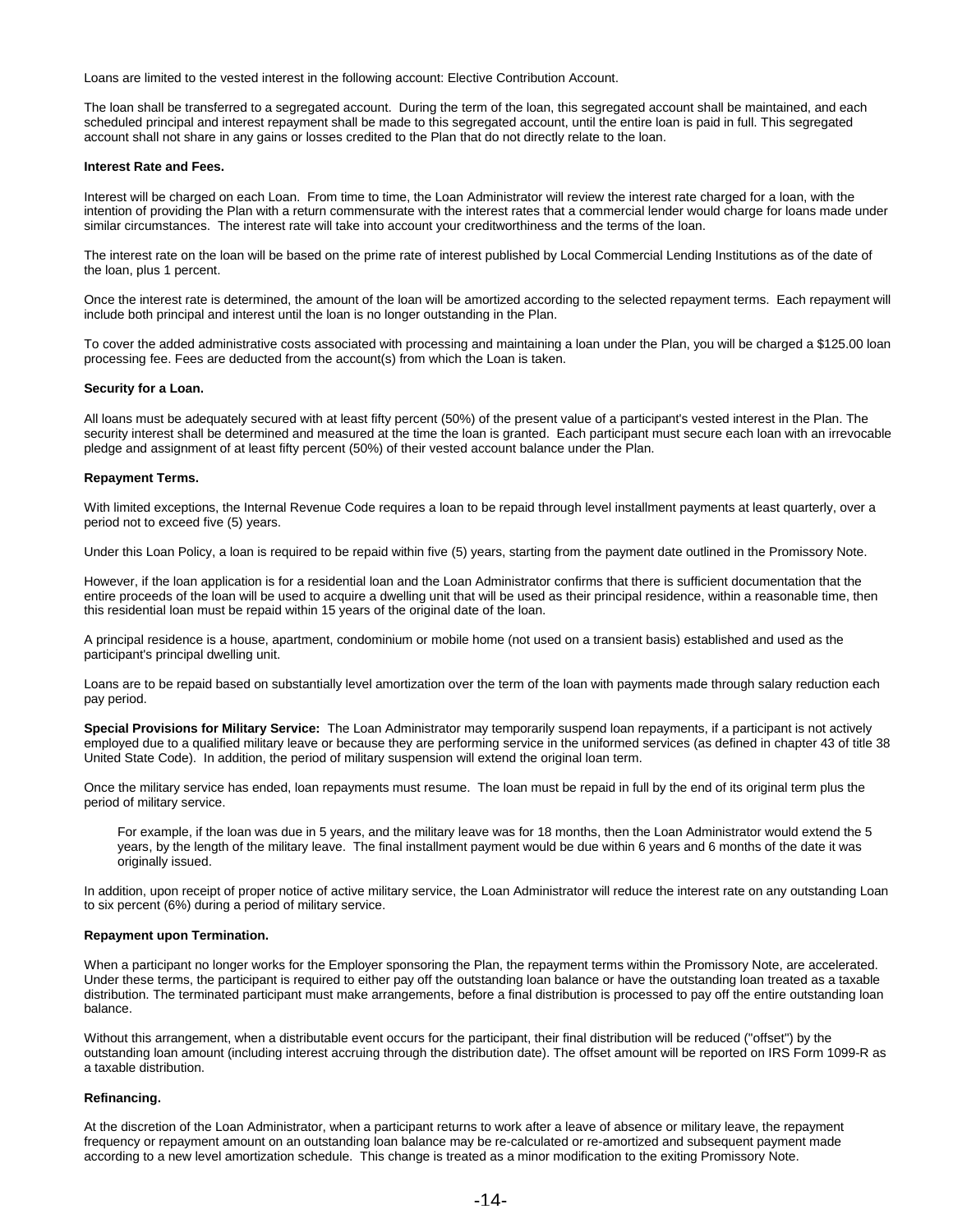# **Default.**

A loan is in default when a scheduled installment payment has not been received by the scheduled due date. If the participant fails to arrange for the repayment of the missed payments, in a manner that is reasonably acceptable to the Loan Administrator, the remaining principal and accrued interest on the loan shall be declared due and payable.

The missed payment must be received by the last day of the calendar quarter following the calendar quarter in which the last scheduled installment payment was due. After this date, the Loan Administrator will notify the participant in writing that the loan is in default and that the outstanding loan (including accrued interest) will become taxable and treated as a "deemed distribution".

The defaulted loan (outstanding principal plus accruing interest) will be reported as personal income on Form 1099R. It will be subject to federal and state income taxes, and a 10% penalty tax, if the default occurs before age 59.5.

The participant is still under an obligation to the Plan to repay the loan. Therefore the Promissory Note will remain outstanding. This outstanding loan obligation will not be offset against the participant's vested account balance until he or she severs their employment with Employer sponsoring the loan program, retires, dies, becomes disabled and takes their final distribution; or until he or she reaches the earliest date on which an in-service distribution is permitted under the Plan.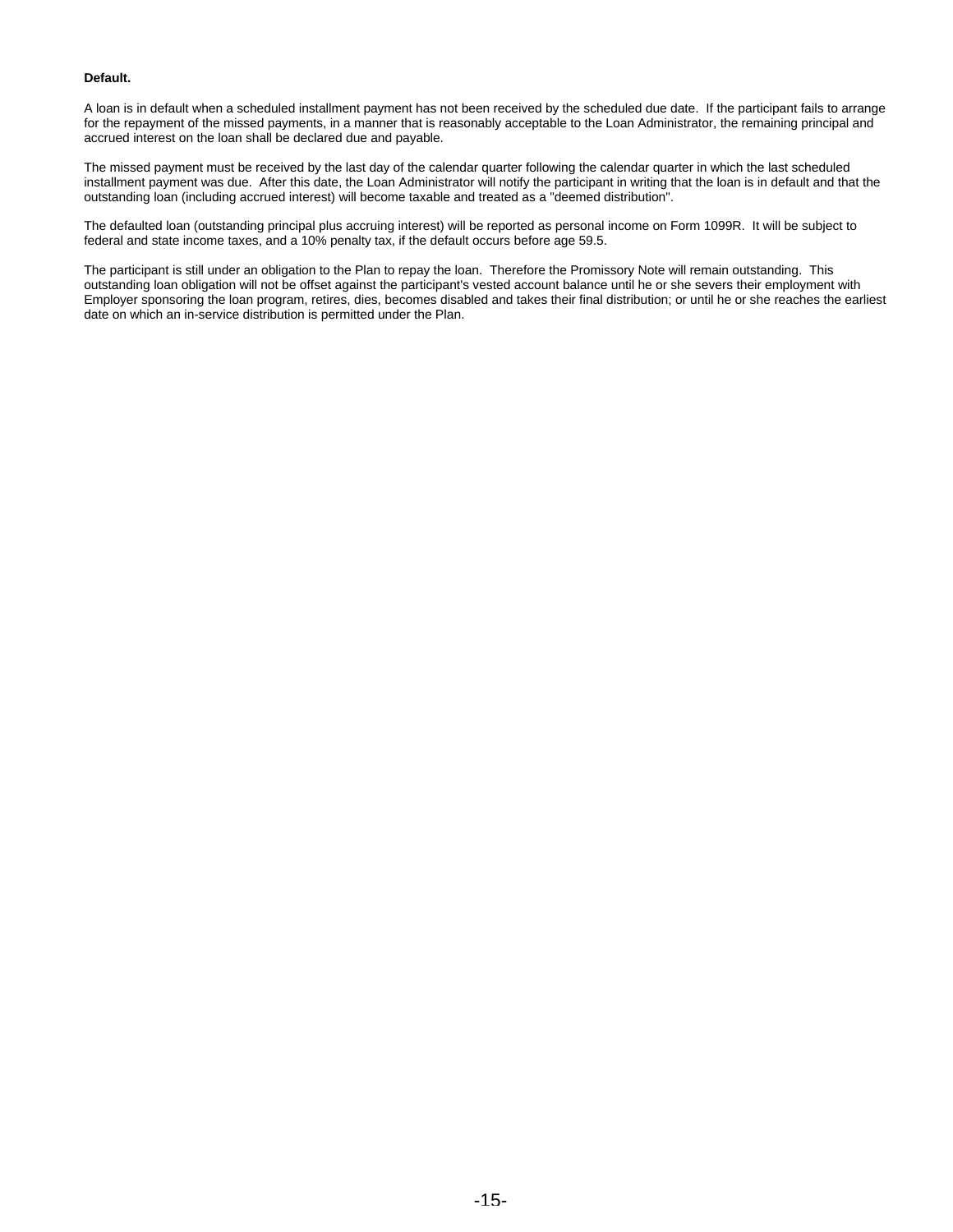# **APPENDIX 2 - PLAN EXPENSE POLICY**

This information is provided to help you make an informed decision about your retirement plan account. Please review it carefully.

#### **Overview**

In general, reasonable expenses for the administration, investments, and processing transactions relating to the on-going maintenance and operation of the plan (including expenses or fees charged on a one-time or on-going basis for legal, accounting, or recordkeeping services) may be charged against the assets of the plan and trust, paid by the Employer, or allocated among terminated and active participants (or beneficiaries) in the plan. In some instances, these expenses are deducted directly from the investment returns of the investment funds offered under the plan as an investment related fee.

When a plan elects to pay their administrative expenses through the plan and trust, to the extent they are not paid from the forfeiture account, they can allocate them among their terminated and active participants (or beneficiaries) on a pro-rata or per capita basis. Under a pro-rata method, expenses are allocated based on the assets in an individual account; while under the per capita method, expenses are allocated in an equal amount to all individual accounts within the plan.

A plan is also permitted to charge against a participant's (or beneficiary's) account any individual expenses that directly relate to a transaction processed through their account.

Effective January 1, 2009, this Policy reflects the manner in which all plan-related administrative and transaction expenses will be paid under the terms of the Plan and Trust.

# **General Administrative Expenses**

Plan-related expenses or fees that are not paid by the California State University, Fresno Foundation shall be paid by the Plan.

All other administration expenses or fees that are not paid by the Employer shall be allocated among the Plan's terminated and active participants as described below:

# **Terminated Participants:**

Administrative expenses shall be charged against the account balance of each terminated participant responsible for the expense.

# **Active Participants:**

Administrative expenses shall be charged against the account balance of each active participant responsible for the expense.

# **Individual Expenses**

Individual Expenses are reasonable expenses for processing transactions that only affect the account of an individual participant (or beneficiary).

# **Terminated Participants:**

Individual fees and expenses attributable to an individual transaction shall be charged against the account balance of each terminated participant responsible for the expense.

Listed below are the Plan's individual processing transactions and their related fees as they occur under the Plan:

# **Transaction Expense**

# **Active Participants:**

Individual fees and expenses attributable to an individual transaction shall be charged against the account balance of each active participant responsible for the expense.

# **Transaction Expense**

# **Investment Related Expenses**

Under the terms of the Plan you may direct the investment of one or more of your accounts among the different investment options offered.

Also, the Plan is designed to be an ERISA section 404(c) plan, which allows you to control your investment and makes you responsible for the investment returns (gains or losses) on your accounts. Because you are given control over your accounts, the plan fiduciary may not be liable for losses that result for your investment decisions.

Investment returns may vary based on the investment options used in a retirement account. Typically, the returns (gains or losses) you receive on your investment will be net of any operating expenses; investment transfer fees; redemption fees; or surrender charges.

Before making your investment decisions, use the following information to help you identify those fees or expenses chargeable against your account for the purchase or sale of an investment.

# **Impact on Your Account Reporting**

Fees or expenses charged against your account will be reported, at least quarterly, on your account statement. Your statement will show the actual dollar amount for each fee or expense charged during the reporting period, along with a brief description.